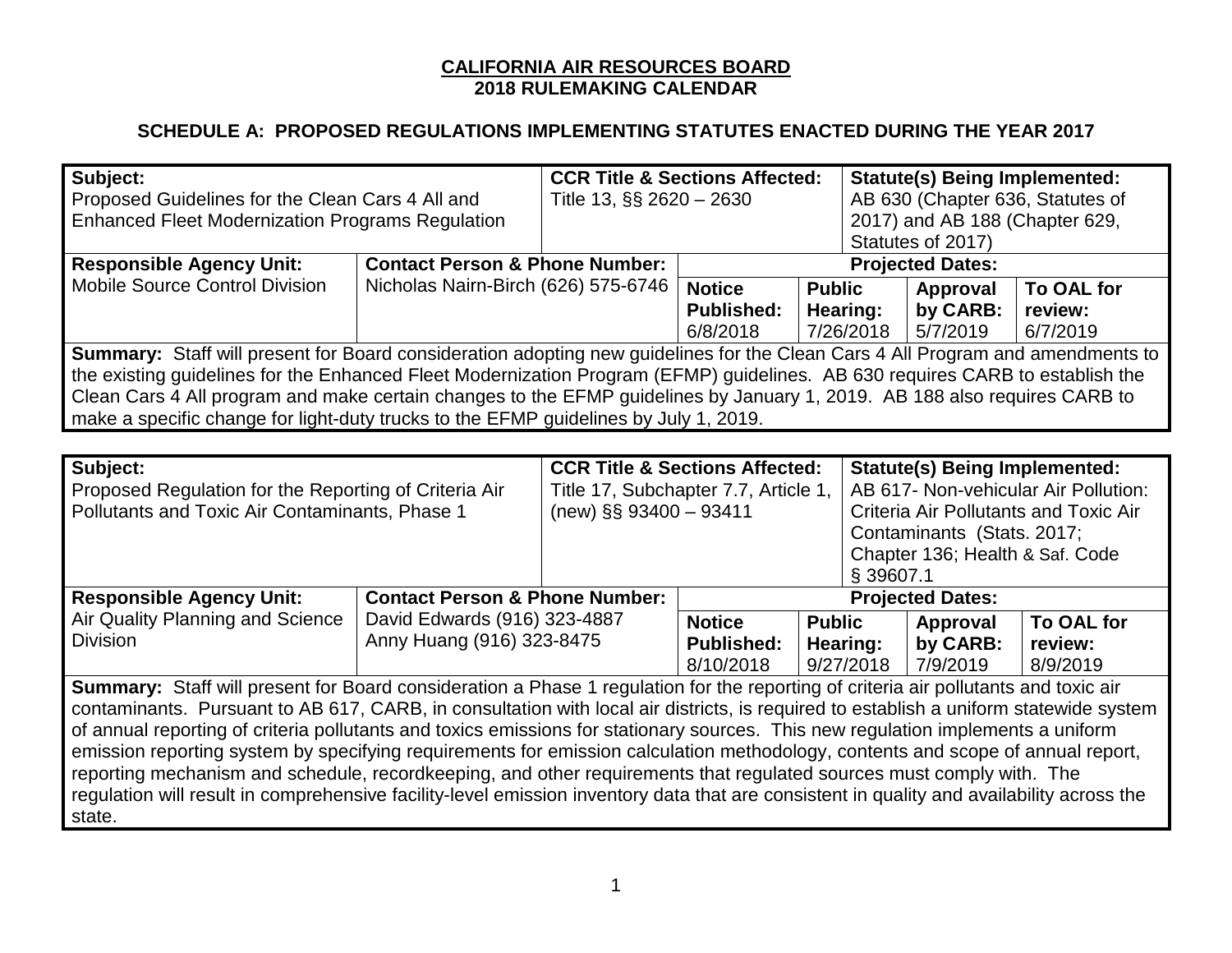| Subject:                                                                                                                        |                                           | <b>CCR Title &amp; Sections Affected:</b> |                   |                                  | <b>Statute(s) Being Implemented:</b>                        |            |  |  |  |  |  |
|---------------------------------------------------------------------------------------------------------------------------------|-------------------------------------------|-------------------------------------------|-------------------|----------------------------------|-------------------------------------------------------------|------------|--|--|--|--|--|
| Proposed 2018 Amendments to the California Cap on                                                                               | Title 17, §§ 95800 - 96022                |                                           |                   | AB 32: California Global Warming |                                                             |            |  |  |  |  |  |
| Greenhouse Gas Emissions and Market-Based                                                                                       |                                           |                                           |                   | Solutions Act, and AB 398        |                                                             |            |  |  |  |  |  |
| <b>Compliance Mechanisms Regulation</b>                                                                                         |                                           |                                           |                   |                                  |                                                             |            |  |  |  |  |  |
| <b>Responsible Agency Unit:</b>                                                                                                 | <b>Contact Person &amp; Phone Number:</b> | <b>Projected Dates:</b>                   |                   |                                  |                                                             |            |  |  |  |  |  |
| <b>Industrial Strategies Division</b>                                                                                           | Jason Gray (916) 324-3507                 |                                           | <b>Notice</b>     | <b>Public</b>                    | Approval                                                    | To OAL for |  |  |  |  |  |
|                                                                                                                                 | Carey Bylin (916) 445-1952                |                                           | <b>Published:</b> | Hearing:                         | by CARB:                                                    | review:    |  |  |  |  |  |
|                                                                                                                                 |                                           |                                           | 10/26/2018        | 12/13/2018                       | 9/25/2019                                                   | 10/25/2019 |  |  |  |  |  |
| Summary: Staff will present for Board consideration amendments to the Cap-and-Trade Regulation that will apply to               |                                           |                                           |                   |                                  |                                                             |            |  |  |  |  |  |
| implementation of the Program post-2020 and in the third compliance period. The amendments will incorporate direction from, and |                                           |                                           |                   |                                  |                                                             |            |  |  |  |  |  |
|                                                                                                                                 |                                           |                                           |                   |                                  | ensure consistency with, AB 398 and Board Resolution 17-21. |            |  |  |  |  |  |

| Subject:                                                                                                                          |                                           | <b>CCR Title &amp; Sections Affected:</b> |                   | <b>Statute(s) Being Implemented:</b> |           |            |
|-----------------------------------------------------------------------------------------------------------------------------------|-------------------------------------------|-------------------------------------------|-------------------|--------------------------------------|-----------|------------|
| Proposed Additional Requirement for Advance                                                                                       |                                           | Title 17, Division 3, Chapter 1,          |                   | AB 109 (Ting, Statutes of 2017)      |           |            |
| Payments of Certain Funds Regulation                                                                                              |                                           | Subchapter 1, (new) Article 4,            |                   |                                      |           |            |
|                                                                                                                                   |                                           |                                           |                   |                                      |           |            |
| <b>Responsible Agency Unit:</b>                                                                                                   | <b>Contact Person &amp; Phone Number:</b> |                                           |                   | <b>Projected Dates:</b>              |           |            |
| Administrative Services Division                                                                                                  | Alice Stebbins (916) 327-3450             |                                           | <b>Notice</b>     | <b>Public</b>                        | Approval  | To OAL for |
|                                                                                                                                   |                                           |                                           | <b>Published:</b> | Hearing:                             | by CARB:  | review:    |
|                                                                                                                                   |                                           |                                           | 10/26/2018        | 12/13/2018                           | 9/25/2019 | 10/25/2019 |
| Summary: Staff will present for Board consideration by statute, to provide advance payments of monies from certain funds to       |                                           |                                           |                   |                                      |           |            |
| support air quality implementation efforts. The statute also directs CARB to consult with the Department of Finance and other     |                                           |                                           |                   |                                      |           |            |
| relevant stakeholders to determine which additional requirements may be appropriate to ensure these funds are spent               |                                           |                                           |                   |                                      |           |            |
| appropriately, and with appropriate fiscal risk controls. This rulemaking will capture appropriate requirements and processes for |                                           |                                           |                   |                                      |           |            |
| advance payments from these funds                                                                                                 |                                           |                                           |                   |                                      |           |            |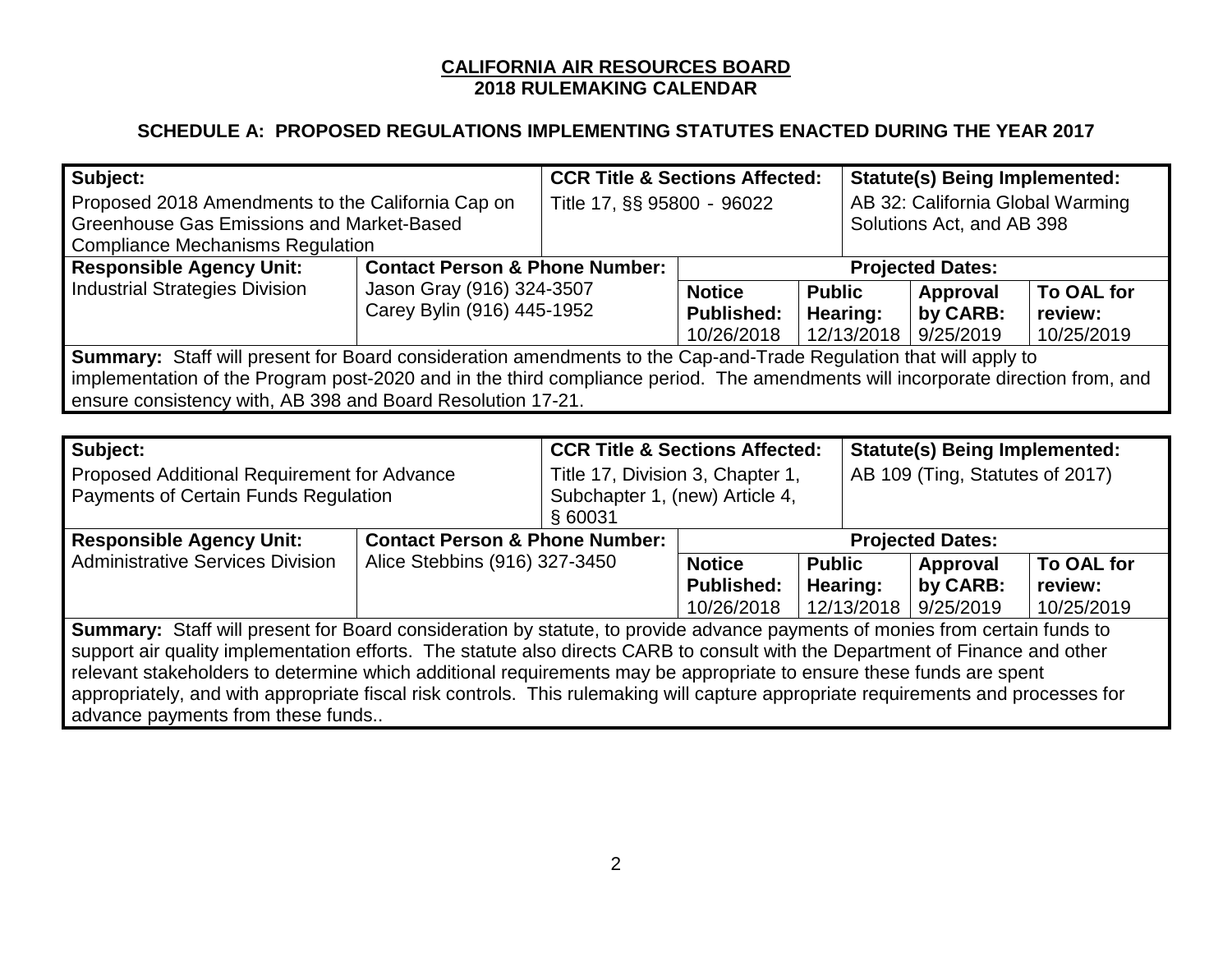| Subject:<br>Proposed Amendments to Area Designations for State<br><b>Ambient Air Quality Standards Regulation</b>                   | <b>CCR Title &amp; Sections Affected:</b><br><b>Statute(s) Being Implemented:</b><br>Health & Saf. Code §§ 39607(e),<br>Title 17, §§ 60201 - 60210<br>39608, and 40718 |  |                         |               |            |            |  |
|-------------------------------------------------------------------------------------------------------------------------------------|------------------------------------------------------------------------------------------------------------------------------------------------------------------------|--|-------------------------|---------------|------------|------------|--|
| <b>Responsible Agency Unit:</b>                                                                                                     | <b>Contact Person &amp; Phone Number:</b>                                                                                                                              |  | <b>Projected Dates:</b> |               |            |            |  |
| Air Quality Planning and Science                                                                                                    | Webster Tasat (916) 323-4950                                                                                                                                           |  | <b>Notice</b>           | <b>Public</b> | Approval   | To OAL for |  |
| <b>Division</b>                                                                                                                     | Theresa Najita (916) 322-7297                                                                                                                                          |  | <b>Published:</b>       | Hearing:      | by CARB:   | review:    |  |
|                                                                                                                                     |                                                                                                                                                                        |  | 12/22/2017              | 2/8/2018      | 11/21/2018 | 12/21/2018 |  |
| Summary: Staff will present for Board consideration a routine annual update to the area designations for the State Ambient Air      |                                                                                                                                                                        |  |                         |               |            |            |  |
| Quality Standards. Based on staff's review of the most recent air quality data, staff will propose changes to the area designation. |                                                                                                                                                                        |  |                         |               |            |            |  |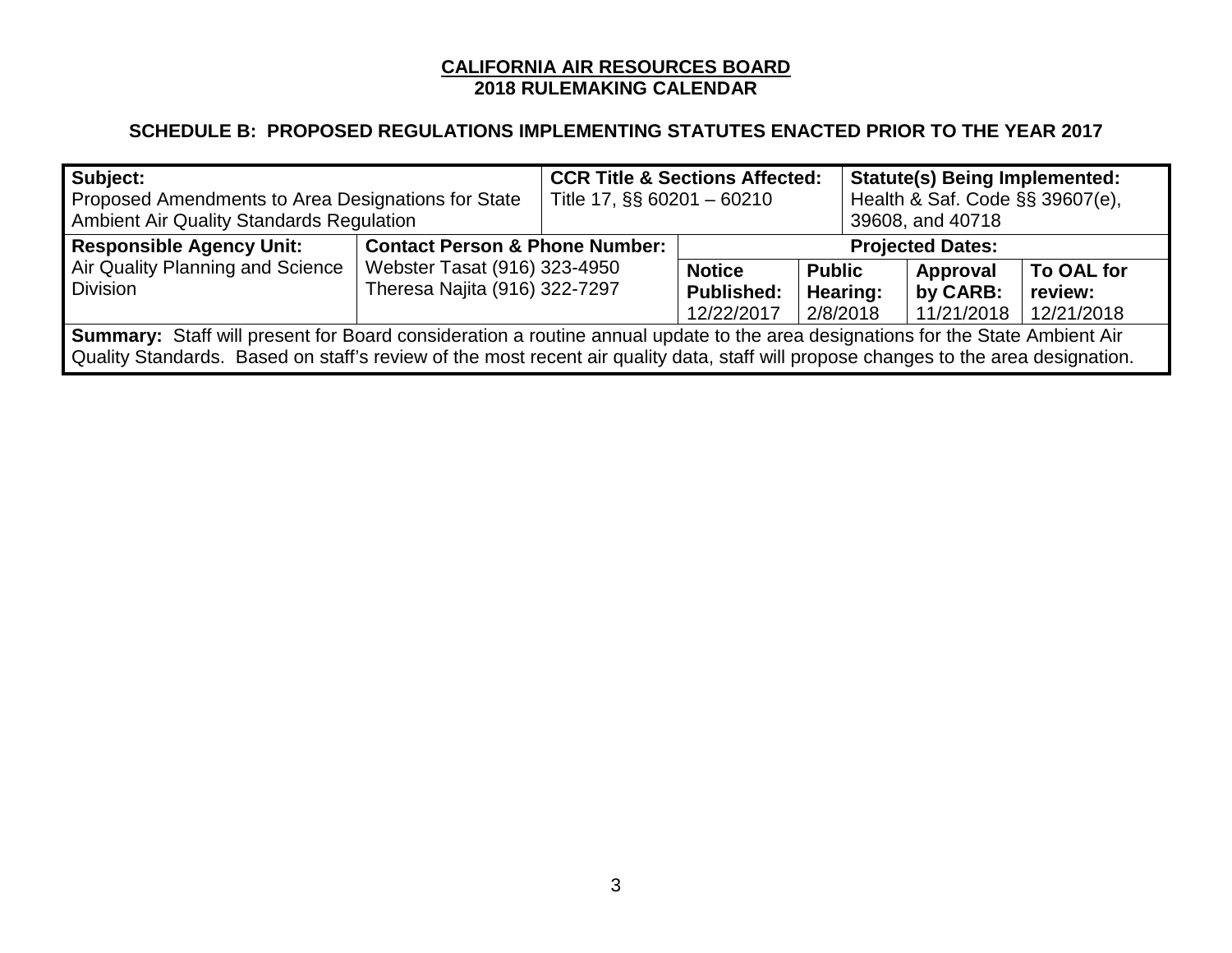| Subject:                                                                                                                               |                                           | <b>CCR Title &amp; Sections Affected:</b> |                   |                                    | <b>Statute(s) Being Implemented:</b> |                                     |  |  |
|----------------------------------------------------------------------------------------------------------------------------------------|-------------------------------------------|-------------------------------------------|-------------------|------------------------------------|--------------------------------------|-------------------------------------|--|--|
| Proposed California Greenhouse Gas Standards for                                                                                       |                                           | Title 13, §§ 1956.8, 1961.2, 1965,        |                   |                                    |                                      | Health & Saf. Code §§ 38501, 38505, |  |  |
| Medium and Heavy-Duty Engines and Vehicles                                                                                             |                                           | 2036, 2037, 2065, 2112, and               |                   |                                    | 38510, 38560, 38560.5, 38580,        |                                     |  |  |
| (Phase 2) and the Proposed Amendments to CARB's                                                                                        |                                           | 2141. Title 17, §§ 95300, 95301,          |                   | 39002, 39003, 39010, 39017, 39033, |                                      |                                     |  |  |
| <b>Existing Tractor-Trailer Greenhouse Gas Regulation</b>                                                                              |                                           | 95302, 95303, 95304, 95305,               |                   | 39500, 39600, 39601, 39610, 39650, |                                      |                                     |  |  |
|                                                                                                                                        |                                           | 95306, 95307, 95311, 95662, and           |                   |                                    | 39657, 39667, 39701, 40000, 43000,   |                                     |  |  |
|                                                                                                                                        |                                           | 95663                                     |                   |                                    | 43000.5, 43009, 43009.5, 43012,      |                                     |  |  |
|                                                                                                                                        |                                           |                                           |                   |                                    | 43013, 43017, 43018, 43018.5,        |                                     |  |  |
|                                                                                                                                        |                                           |                                           |                   |                                    | 43100, 43101, 43101.5, 43102,        |                                     |  |  |
|                                                                                                                                        |                                           |                                           |                   |                                    |                                      | 43104, 43105, 43106, 43107, 43200,  |  |  |
|                                                                                                                                        |                                           |                                           |                   |                                    | 43200.1, 43202, 43203, 43204,        |                                     |  |  |
|                                                                                                                                        |                                           |                                           |                   |                                    | 43205, 43205.5, 43206, 43210,        |                                     |  |  |
|                                                                                                                                        |                                           |                                           |                   |                                    |                                      | 43211, 43212, 43213, 43806, 44004,  |  |  |
|                                                                                                                                        |                                           |                                           |                   |                                    | 44010, 44011, 44012, 44015, and      |                                     |  |  |
|                                                                                                                                        |                                           |                                           |                   |                                    | 44017. Vehicle Code § 28114          |                                     |  |  |
| <b>Responsible Agency Unit:</b>                                                                                                        | <b>Contact Person &amp; Phone Number:</b> |                                           |                   |                                    | <b>Projected Dates:</b>              |                                     |  |  |
| <b>Mobile Source Control Division</b>                                                                                                  | Mitzi Magtoto (916) 323-8975              |                                           | <b>Notice</b>     | <b>Public</b>                      | Approval                             | To OAL for                          |  |  |
|                                                                                                                                        | Alex Santos (626) 575-6682                |                                           | <b>Published:</b> | Hearing:                           | by CARB:                             | review:                             |  |  |
|                                                                                                                                        |                                           |                                           | 12/22/2017        | 2/8/2018                           | 11/21/2018                           | 12/21/2018                          |  |  |
| Summary: Staff will present for Board consideration: 1) new, more stringent Greenhouse Gas (GHG) emission standards for                |                                           |                                           |                   |                                    |                                      |                                     |  |  |
| medium- and heavy-duty vehicles and trailers that largely align with the federal Phase 2 GHG standards, and 2) amendments to the       |                                           |                                           |                   |                                    |                                      |                                     |  |  |
| Tractor-Trailer GHG regulation to harmonize with the Phase 2 trailer standards. The new GHG emission standards (California             |                                           |                                           |                   |                                    |                                      |                                     |  |  |
| Phase 2 regulations) would establish new GHG emission standards for trailers, amend existing regulations to establish more             |                                           |                                           |                   |                                    |                                      |                                     |  |  |
| stringent GHG standards applicable to tractors, vocational vehicles, pick-up trucks and vans, and medium- and heavy-duty engines,      |                                           |                                           |                   |                                    |                                      |                                     |  |  |
| and amend requirements for glider vehicles, glider engines, and glider kits. The proposed new regulations and amendments would         |                                           |                                           |                   |                                    |                                      |                                     |  |  |
| align California's GHG emission standards and test procedures with those of the federal Phase 2 GHG regulations in structure,          |                                           |                                           |                   |                                    |                                      |                                     |  |  |
| timing, and stringency, providing nationwide consistency for engine and vehicle manufacturers. There would be some minor               |                                           |                                           |                   |                                    |                                      |                                     |  |  |
| differences between the California Phase 2 regulations and the federal Phase 2 regulations necessary to ease enforcement, align        |                                           |                                           |                   |                                    |                                      |                                     |  |  |
| with existing California programs to preserve the benefits of California incentive programs and regulations, and provide incentives to |                                           |                                           |                   |                                    |                                      |                                     |  |  |
| bring low-emission technologies to market.                                                                                             |                                           |                                           |                   |                                    |                                      |                                     |  |  |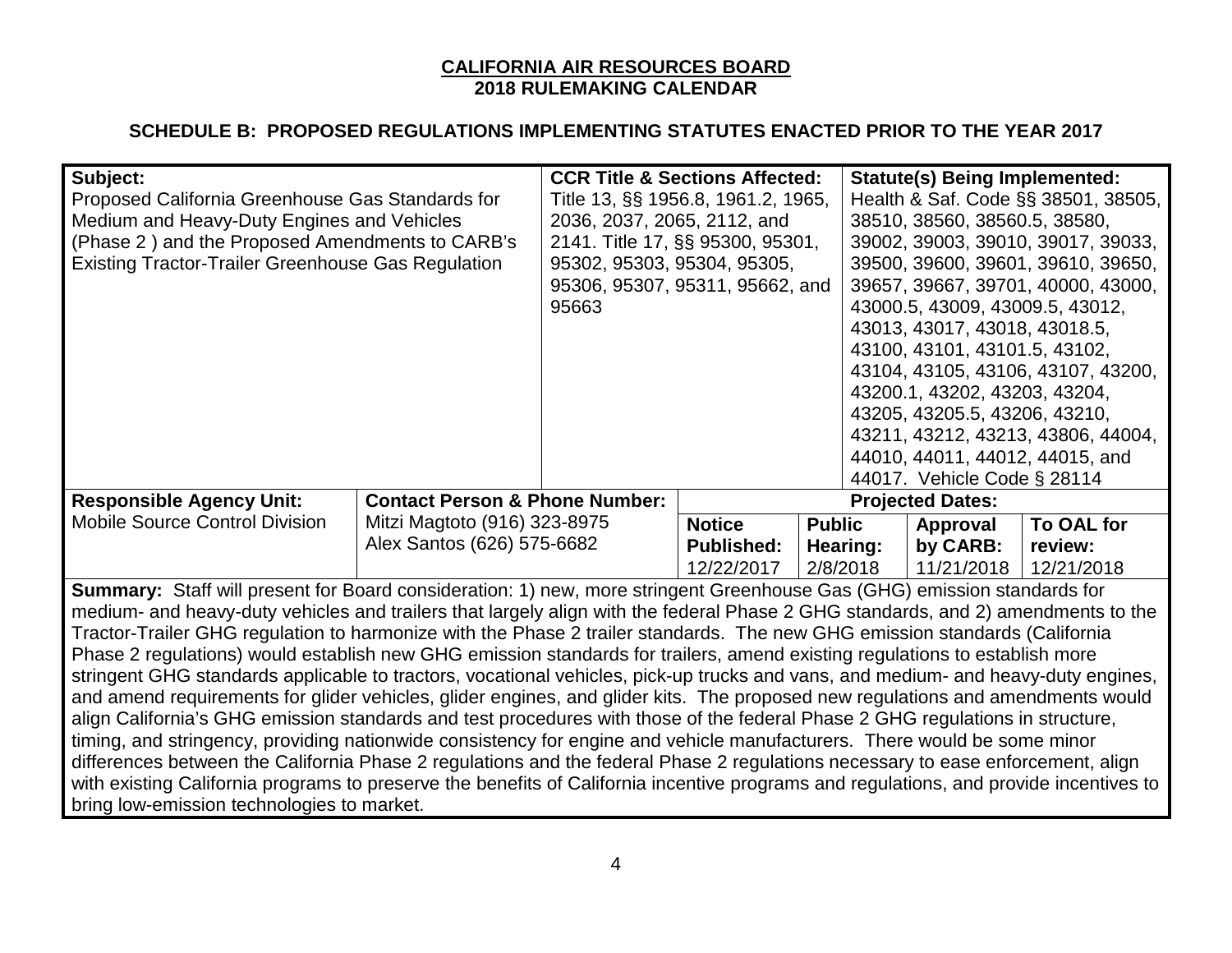### **SCHEDULE B: PROPOSED REGULATIONS IMPLEMENTING STATUTES ENACTED PRIOR TO THE YEAR 2017**

| Subject:                                                                                                                        |                                           | <b>CCR Title &amp; Sections Affected:</b> |                   |               | <b>Statute(s) Being Implemented:</b> |            |  |
|---------------------------------------------------------------------------------------------------------------------------------|-------------------------------------------|-------------------------------------------|-------------------|---------------|--------------------------------------|------------|--|
| Proposed Prohibitions on the Use of Certain                                                                                     |                                           | Title 17, (new) §§ 95371 - 95377,         |                   |               | Health & Saf. Code §§ 38566, 38560,  |            |  |
| Hydrofluorocarbons in Stationary Refrigeration and                                                                              | Article 4, Subchapter 5.2,                |                                           |                   |               | 38562, 39600, 38601, 39730.5, and    |            |  |
| Foam End Uses Regulation                                                                                                        | Chapter 1, Division 3                     |                                           | 39730.5           |               |                                      |            |  |
| <b>Responsible Agency Unit:</b>                                                                                                 | <b>Contact Person &amp; Phone Number:</b> | <b>Projected Dates:</b>                   |                   |               |                                      |            |  |
| <b>Research Division</b>                                                                                                        | Pamela Gupta (916) 327-0604               |                                           | <b>Notice</b>     | <b>Public</b> | Approval                             | To OAL for |  |
|                                                                                                                                 | Kathryn Kynett (916) 322-8598             |                                           | <b>Published:</b> | Hearing:      | by CARB:                             | review:    |  |
|                                                                                                                                 |                                           |                                           | 2/2/2018          | 3/22/2018     | 1/2/2019                             | 2/1/2019   |  |
| Summary: Staff will present for Board consideration a proposed rulemaking that will adopt prohibitions on use of certain        |                                           |                                           |                   |               |                                      |            |  |
| hydrofluorocarbons (HFCs) in stationary refrigeration and foams end uses. California will later propose for Board consideration |                                           |                                           |                   |               |                                      |            |  |
| atharmonic than the second of Colifornials Chart Lived Climate Dellutant Ctrategy in the cooped part of this two port           |                                           |                                           |                   |               |                                      |            |  |

other measures to reduce HFCs as part of California's Short Lived Climate Pollutant Strategy in the second part of this two-part rulemaking. The focus of this first rulemaking proposal is to preserve the federal Significant New Alternatives Policy (SNAP) Rules for certain end uses, which are in jeopardy due to a recent D.C. Circuit Court of Appeals decision that vacated the federal SNAP Rule to the extent it requires the replacement of certain HFCs with low-global warming potential alternatives.

| Subject:<br>Proposed Amendments to the Low Carbon Fuel<br><b>Standard Regulation</b>                                                                                                                                                                                                                                                                                                                                                                                                                                                                    |                                                             | <b>CCR Title &amp; Sections Affected:</b><br>Title 17, $\S$ $S$ 95480 – 95504 |                                                | <b>Statute(s) Being Implemented:</b><br>AB 32                     |                                  |                                   |  |
|---------------------------------------------------------------------------------------------------------------------------------------------------------------------------------------------------------------------------------------------------------------------------------------------------------------------------------------------------------------------------------------------------------------------------------------------------------------------------------------------------------------------------------------------------------|-------------------------------------------------------------|-------------------------------------------------------------------------------|------------------------------------------------|-------------------------------------------------------------------|----------------------------------|-----------------------------------|--|
| <b>Responsible Agency Unit:</b>                                                                                                                                                                                                                                                                                                                                                                                                                                                                                                                         | <b>Contact Person &amp; Phone Number:</b>                   |                                                                               |                                                | <b>Projected Dates:</b>                                           |                                  |                                   |  |
| <b>Industrial Strategies Division</b>                                                                                                                                                                                                                                                                                                                                                                                                                                                                                                                   | Anthy Alexiades (916) 324-0368<br>Ursula Lai (916) 323-2790 |                                                                               | <b>Notice</b><br><b>Published:</b><br>3/9/2018 | <b>Public</b><br><b>Hearing:</b><br>4/26/2018<br>and<br>9/27/2018 | Approval<br>by CARB:<br>2/8/2019 | To OAL for<br>review:<br>3/8/2019 |  |
|                                                                                                                                                                                                                                                                                                                                                                                                                                                                                                                                                         |                                                             |                                                                               |                                                |                                                                   |                                  |                                   |  |
| Summary: Staff will present for Board consideration amendments that will strengthen and extend the Low Carbon Fuel Standard<br>Regulation emission reduction targets beyond 2020, add new credit-generating fuels and vehicle applications, and establish a<br>system for verification of program data. Amendments include a number of changes to integrate the verification system, to update<br>program data, quantification methods and analysis tools, and other changes to improve, streamline, and clarify application and<br>reporting processes |                                                             |                                                                               |                                                |                                                                   |                                  |                                   |  |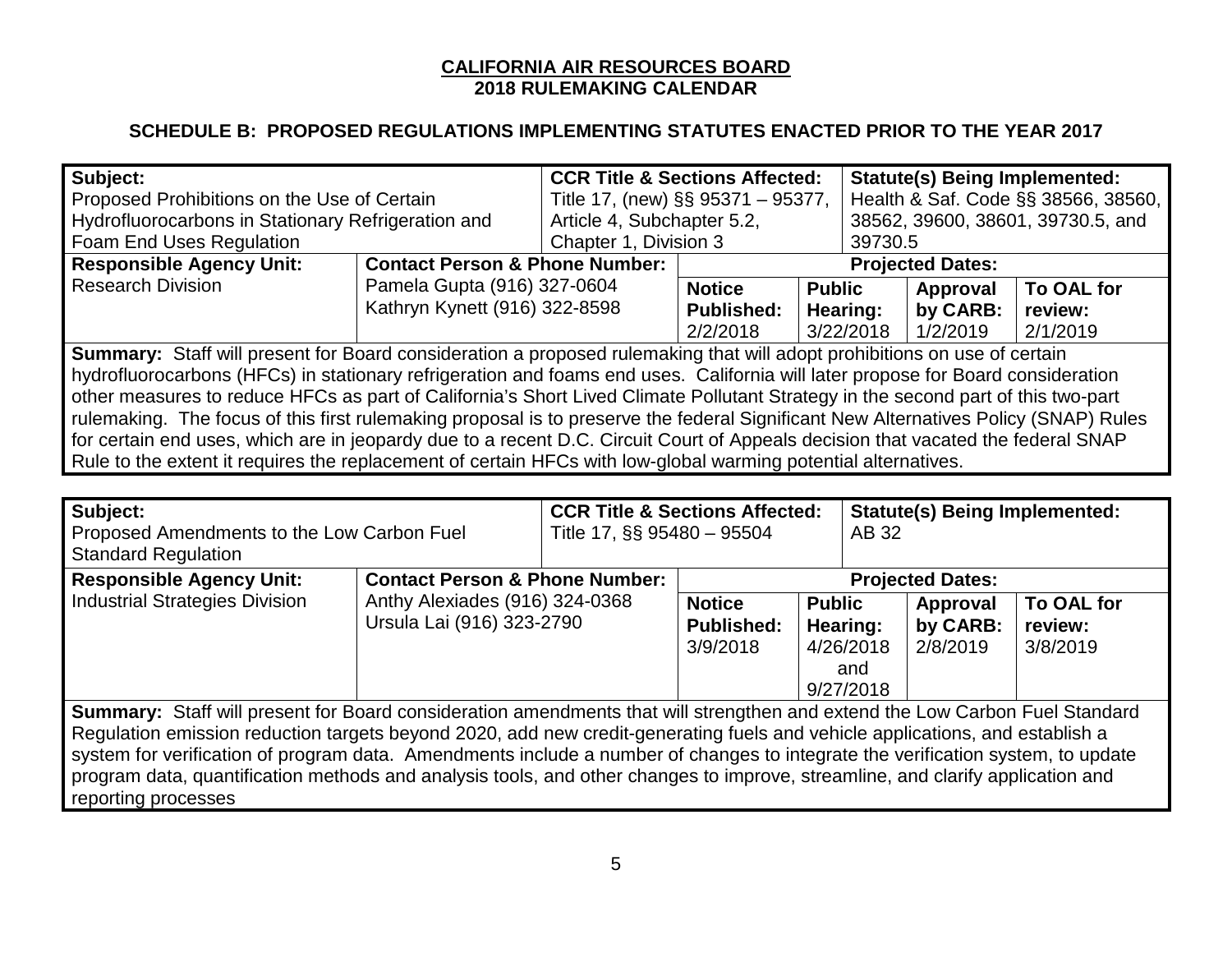| Subject:                                                                                                                                                                                                                                                                   |                                           |                                           | <b>CCR Title &amp; Sections Affected:</b><br><b>Statute(s) Being Implemented:</b> |               |           |                                      |                                     |  |
|----------------------------------------------------------------------------------------------------------------------------------------------------------------------------------------------------------------------------------------------------------------------------|-------------------------------------------|-------------------------------------------|-----------------------------------------------------------------------------------|---------------|-----------|--------------------------------------|-------------------------------------|--|
| Proposed Fuel Cell Net Energy Metering Greenhouse                                                                                                                                                                                                                          |                                           | Title 17, §§ 95408 - 95411                |                                                                                   |               | AB 1637   |                                      |                                     |  |
| <b>Gas Emission Standards Regulation</b>                                                                                                                                                                                                                                   |                                           |                                           |                                                                                   |               |           |                                      |                                     |  |
| <b>Responsible Agency Unit:</b>                                                                                                                                                                                                                                            | <b>Contact Person &amp; Phone Number:</b> |                                           | <b>Projected Dates:</b>                                                           |               |           |                                      |                                     |  |
| <b>Industrial Strategies Division</b>                                                                                                                                                                                                                                      | Dave Mehl (916) 323-1491                  |                                           | <b>Notice</b>                                                                     | <b>Public</b> |           | Approval                             | To OAL for                          |  |
|                                                                                                                                                                                                                                                                            | Keith Roderick (916) 327-7838             |                                           | <b>Published:</b>                                                                 | Hearing:      |           | by CARB:                             | review:                             |  |
|                                                                                                                                                                                                                                                                            |                                           |                                           | 3/9/2018                                                                          | 4/26/2018     |           | 2/8/2019                             | 3/8/2019                            |  |
| <b>Summary:</b> Staff will present for Board consideration a regulation to set greenhouse gas emission standards for fuel cell customer                                                                                                                                    |                                           |                                           |                                                                                   |               |           |                                      |                                     |  |
| generators to be eligible to participate in the California Public Utility Commission's Fuel Cell Net Energy Metering Program as                                                                                                                                            |                                           |                                           |                                                                                   |               |           |                                      |                                     |  |
| mandated by AB 1637.                                                                                                                                                                                                                                                       |                                           |                                           |                                                                                   |               |           |                                      |                                     |  |
|                                                                                                                                                                                                                                                                            |                                           |                                           |                                                                                   |               |           |                                      |                                     |  |
|                                                                                                                                                                                                                                                                            |                                           |                                           |                                                                                   |               |           |                                      |                                     |  |
| Subject:                                                                                                                                                                                                                                                                   |                                           | <b>CCR Title &amp; Sections Affected:</b> |                                                                                   |               |           | <b>Statute(s) Being Implemented:</b> |                                     |  |
| Proposed Amendments to the Heavy Duty Vehicle                                                                                                                                                                                                                              |                                           | Title 13, $\S$ 2180 - 2194                |                                                                                   |               |           |                                      | Health & Saf. Code $\S$ 44011.6 and |  |
| <b>Inspection Program and Periodic Smoke Inspection</b>                                                                                                                                                                                                                    |                                           |                                           |                                                                                   |               | 43701     |                                      |                                     |  |
| Program                                                                                                                                                                                                                                                                    |                                           |                                           |                                                                                   |               |           |                                      |                                     |  |
| <b>Responsible Agency Unit:</b>                                                                                                                                                                                                                                            | <b>Contact Person &amp; Phone Number:</b> |                                           |                                                                                   |               |           | <b>Projected Dates:</b>              |                                     |  |
| <b>Mobile Source Control Division</b>                                                                                                                                                                                                                                      | Jason Hill-Falkenthal (916) 322-4683      |                                           | <b>Notice</b>                                                                     | <b>Public</b> |           | Approval                             | To OAL for                          |  |
|                                                                                                                                                                                                                                                                            |                                           |                                           | <b>Published:</b>                                                                 |               | Hearing:  | by CARB:                             | review:                             |  |
|                                                                                                                                                                                                                                                                            |                                           |                                           | 3/9/2018                                                                          |               | 4/26/2018 | 2/8/2019                             | 3/8/2019                            |  |
| Summary: Staff will present for Board consideration revisions to the current Heavy-Duty Vehicle Inspection Program and Periodic                                                                                                                                            |                                           |                                           |                                                                                   |               |           |                                      |                                     |  |
| Smoke Inspection Program. The major proposed change will involve lowering the existing opacity limit (40 percent) downward to<br>account for the widespread use of after treatment devices (i.e. diesel particulate filters). Other clarifying revisions will be proposed. |                                           |                                           |                                                                                   |               |           |                                      |                                     |  |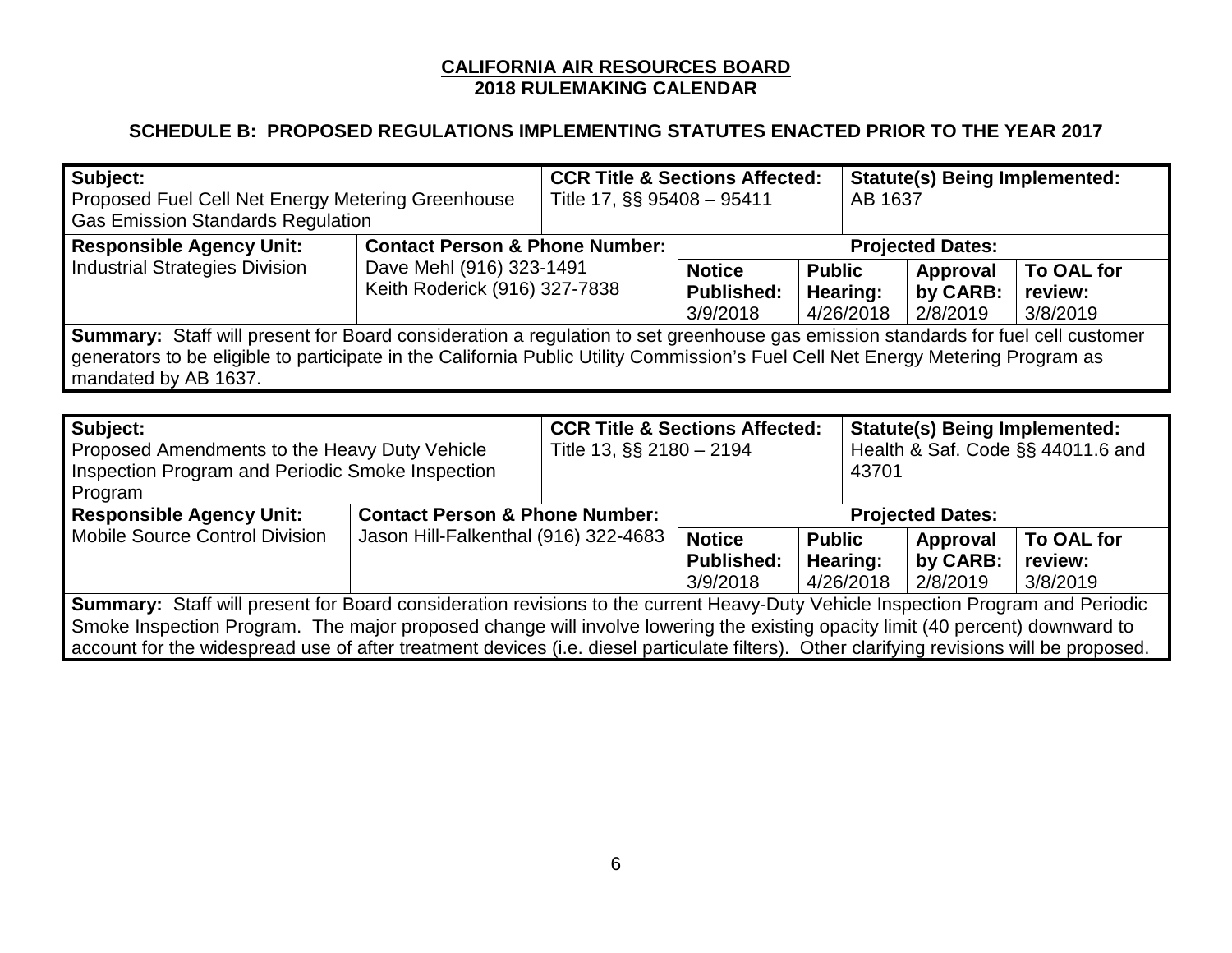| Subject:                                                                                                                                                                                                                                                             |                                           | <b>CCR Title &amp; Sections Affected:</b>                                         |                                                              |               |                                    | <b>Statute(s) Being Implemented:</b> |                                     |  |
|----------------------------------------------------------------------------------------------------------------------------------------------------------------------------------------------------------------------------------------------------------------------|-------------------------------------------|-----------------------------------------------------------------------------------|--------------------------------------------------------------|---------------|------------------------------------|--------------------------------------|-------------------------------------|--|
| Proposed Amendments to the Consumer Products                                                                                                                                                                                                                         |                                           | Title 17, Division 3, Chapter 1,                                                  |                                                              |               |                                    | Health & Saf. Code                   |                                     |  |
| <b>Regulation and Test Method 310</b>                                                                                                                                                                                                                                |                                           | Subchapter 8.5, Article 2,<br>§§ 38500 et seq. (AB 32);                           |                                                              |               |                                    |                                      |                                     |  |
|                                                                                                                                                                                                                                                                      |                                           |                                                                                   | <b>Consumer Products,</b><br>39650 et seq., 39666, and 41712 |               |                                    |                                      |                                     |  |
|                                                                                                                                                                                                                                                                      |                                           |                                                                                   | $\S$ 94507 - 94517                                           |               |                                    |                                      |                                     |  |
| <b>Responsible Agency Unit:</b>                                                                                                                                                                                                                                      | <b>Contact Person &amp; Phone Number:</b> |                                                                                   |                                                              |               |                                    | <b>Projected Dates:</b>              |                                     |  |
| Air Quality Planning and Science                                                                                                                                                                                                                                     | Jose Gomez (916) 324-8044                 |                                                                                   | <b>Notice</b>                                                | <b>Public</b> |                                    | <b>Approval</b>                      | To OAL for                          |  |
| <b>Division</b>                                                                                                                                                                                                                                                      | Daniel Garrett (916) 324-0388             |                                                                                   | <b>Published:</b>                                            | Hearing:      |                                    | by CARB:                             | review:                             |  |
|                                                                                                                                                                                                                                                                      |                                           |                                                                                   |                                                              |               | 5/24/2018                          | 3/5/2019                             | 4/5/2019                            |  |
| Summary: Staff will present for Board consideration proposed amendments to the Consumer Products Regulation. This will                                                                                                                                               |                                           |                                                                                   |                                                              |               |                                    |                                      |                                     |  |
| include recommendations to establish an option to provide flexibility to comply with the requirements for multipurpose lubricants by                                                                                                                                 |                                           |                                                                                   |                                                              |               |                                    |                                      |                                     |  |
| meeting an alternate reactivity limit. The proposal may also include minor administrative changes and updates to Test Method 310                                                                                                                                     |                                           |                                                                                   |                                                              |               |                                    |                                      |                                     |  |
| to reflect the most recent version of American Society for Testing and Materials test methods referenced in Test Method 310.                                                                                                                                         |                                           |                                                                                   |                                                              |               |                                    |                                      |                                     |  |
|                                                                                                                                                                                                                                                                      |                                           |                                                                                   |                                                              |               |                                    |                                      |                                     |  |
| Subject:                                                                                                                                                                                                                                                             |                                           | <b>CCR Title &amp; Sections Affected:</b><br><b>Statute(s) Being Implemented:</b> |                                                              |               |                                    |                                      |                                     |  |
| Proposed Procedures for New Vehicle Certification of                                                                                                                                                                                                                 |                                           | Title 13, §§ 2209, 2209.1, 2209.2,                                                |                                                              |               |                                    |                                      | Health & Saf. Code §§ 39002, 39003, |  |
| <b>Specially Produced Motor Vehicles Regulation</b>                                                                                                                                                                                                                  |                                           | 2209.3, 2209.4, 2209.5, 2209.6,                                                   |                                                              |               | 39055.5, 39600, 39601, 43000,      |                                      |                                     |  |
|                                                                                                                                                                                                                                                                      |                                           | 2209.7, 2209.8, 2209.9, and                                                       |                                                              |               | 43100, 43101, 43102, 43104, 43105, |                                      |                                     |  |
|                                                                                                                                                                                                                                                                      |                                           | $2210 - 2218$                                                                     |                                                              |               |                                    |                                      | 43106, 43205, 44000 et seq. and     |  |
|                                                                                                                                                                                                                                                                      |                                           |                                                                                   |                                                              |               |                                    | Vehicle Code 580                     |                                     |  |
| <b>Responsible Agency Unit:</b>                                                                                                                                                                                                                                      | <b>Contact Person &amp; Phone Number:</b> |                                                                                   |                                                              |               |                                    | <b>Projected Dates:</b>              |                                     |  |
| <b>Emissions Compliance,</b>                                                                                                                                                                                                                                         | Sarah Carter (626) 575-6845               |                                                                                   | <b>Notice</b>                                                | <b>Public</b> |                                    | Approval                             | To OAL for                          |  |
| Automotive Regulations and                                                                                                                                                                                                                                           | Jackie Lourenco (626) 450-6152            |                                                                                   | <b>Published:</b>                                            | Hearing:      |                                    | by CARB:                             | review:                             |  |
| <b>Science Division</b>                                                                                                                                                                                                                                              |                                           |                                                                                   | 4/6/2018                                                     | 5/24/2018     |                                    | 3/5/2019                             | 4/5/2019                            |  |
| Summary: Staff will present for Board consideration emissions standards, test procedures and requirements to implement new                                                                                                                                           |                                           |                                                                                   |                                                              |               |                                    |                                      |                                     |  |
|                                                                                                                                                                                                                                                                      |                                           |                                                                                   |                                                              |               |                                    |                                      |                                     |  |
|                                                                                                                                                                                                                                                                      |                                           |                                                                                   |                                                              |               |                                    |                                      |                                     |  |
| vehicle certification of Specially Produced Motor Vehicles, which are new vehicles that look like 25 year and older vehicles. The<br>purpose of this regulation is to allow manufacturers of Specially Produced Motor Vehicles to certify and sell these vehicles in |                                           |                                                                                   |                                                              |               |                                    |                                      |                                     |  |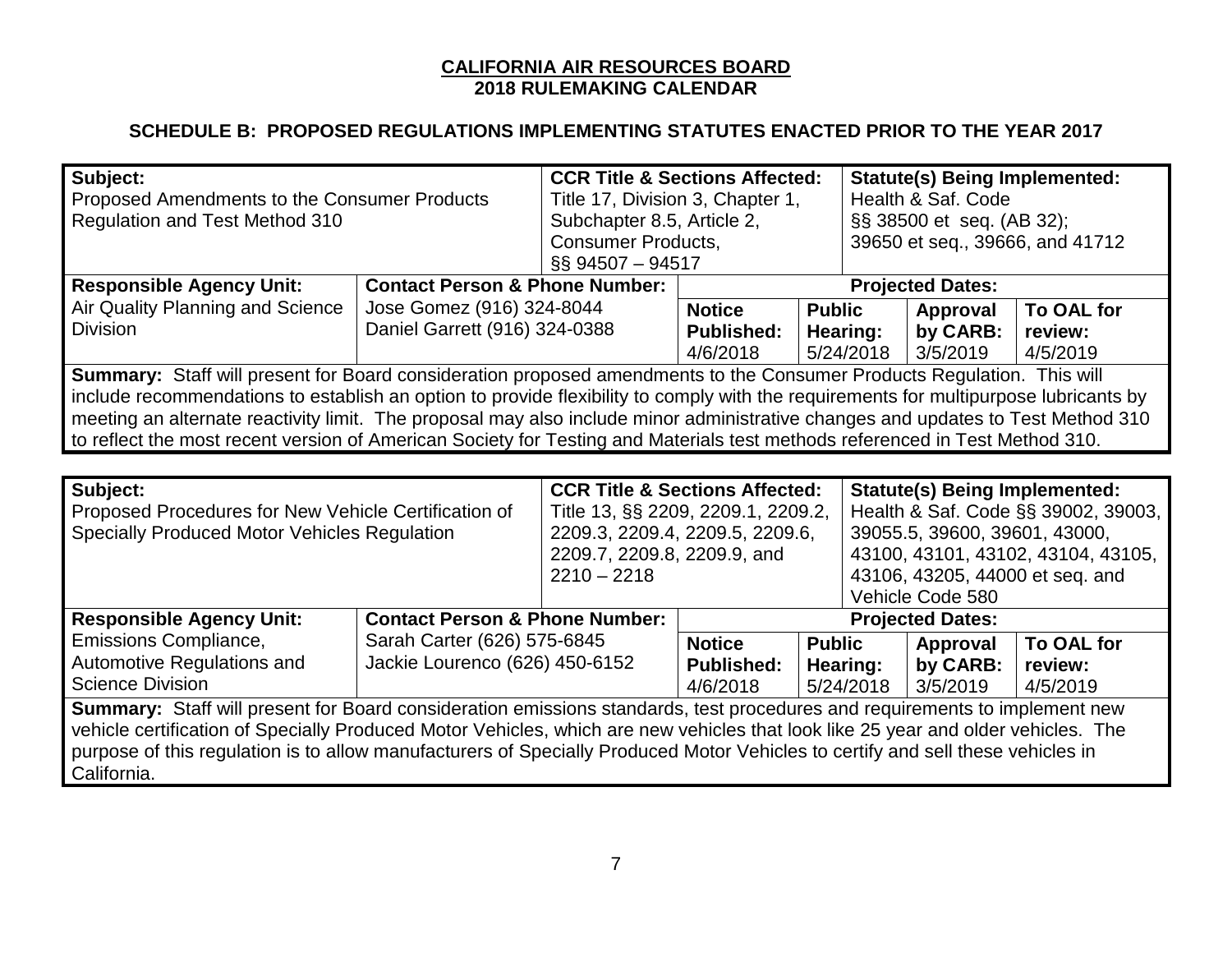| Subject:                                                                                                                                 |                                           | <b>CCR Title &amp; Sections Affected:</b> |                   |                         | <b>Statute(s) Being Implemented:</b> |                                    |  |
|------------------------------------------------------------------------------------------------------------------------------------------|-------------------------------------------|-------------------------------------------|-------------------|-------------------------|--------------------------------------|------------------------------------|--|
| Proposed Amendments to the California Emission                                                                                           |                                           | Title 13, §§ 2035, 2036, 2040,            |                   |                         | Health & Saf. Code §§ 38501, 38505,  |                                    |  |
| Control System Warranty Regulations for On-Road                                                                                          |                                           | and incorporated Heavy-duty               |                   |                         |                                      | 38510, 38560, 39500, 39600, 39601, |  |
| Heavy-Duty Vehicles with Gross Vehicle Weight                                                                                            |                                           | Diesel and Otto-cycle Test                |                   |                         |                                      | 43000, 43013, 43018, 43100, 43101, |  |
| Ratings Greater than 14,000 lbs.                                                                                                         |                                           | <b>Procedures</b>                         |                   |                         |                                      | 43102, 43104, 43105, 43106, 43806, |  |
|                                                                                                                                          |                                           |                                           |                   |                         | and 43204 - 43205.5                  |                                    |  |
| <b>Responsible Agency Unit:</b>                                                                                                          | <b>Contact Person &amp; Phone Number:</b> |                                           |                   | <b>Projected Dates:</b> |                                      |                                    |  |
| <b>Mobile Source Control Division</b>                                                                                                    | Ronald Haste (626) 575-6676               |                                           | <b>Notice</b>     | <b>Public</b>           | Approval                             | To OAL for                         |  |
|                                                                                                                                          | Jeff Lowry (626) 575-6841                 |                                           | <b>Published:</b> | Hearing:                | by CARB:                             | review:                            |  |
|                                                                                                                                          |                                           |                                           | 4/6/2018          | 5/24/2018               | 3/5/2019                             | 4/5/2019                           |  |
| Summary: Staff will present for Board consideration amendments to the emissions control system warranty regulations applicable           |                                           |                                           |                   |                         |                                      |                                    |  |
| to on-road heavy-duty vehicles and engines. The proposed emission control system warranty amendments would lengthen existing             |                                           |                                           |                   |                         |                                      |                                    |  |
| warranty periods to better reflect the longevity and usage of modern vehicles, thus better ensuring that any defects that cause          |                                           |                                           |                   |                         |                                      |                                    |  |
| engines or vehicles to fail to conform to applicable emissions requirements are repaired at no additional cost to the consumer.          |                                           |                                           |                   |                         |                                      |                                    |  |
| Additionally, the amendments would update maintenance provisions to ensure the efficacy of the lengthened warranty period                |                                           |                                           |                   |                         |                                      |                                    |  |
| requirements by better reflecting current industry practices with respect to minimum service intervals, and to better align with federal |                                           |                                           |                   |                         |                                      |                                    |  |
| provisions. Staff will also propose to update the definition of a warranted part by utilizing the current relationship between a         |                                           |                                           |                   |                         |                                      |                                    |  |
| warranted part and illumination of the vehicle's on-board diagnostic system's malfunction indicator lamp instead of using an out-of-     |                                           |                                           |                   |                         |                                      |                                    |  |
| date 1985 warranty parts list.                                                                                                           |                                           |                                           |                   |                         |                                      |                                    |  |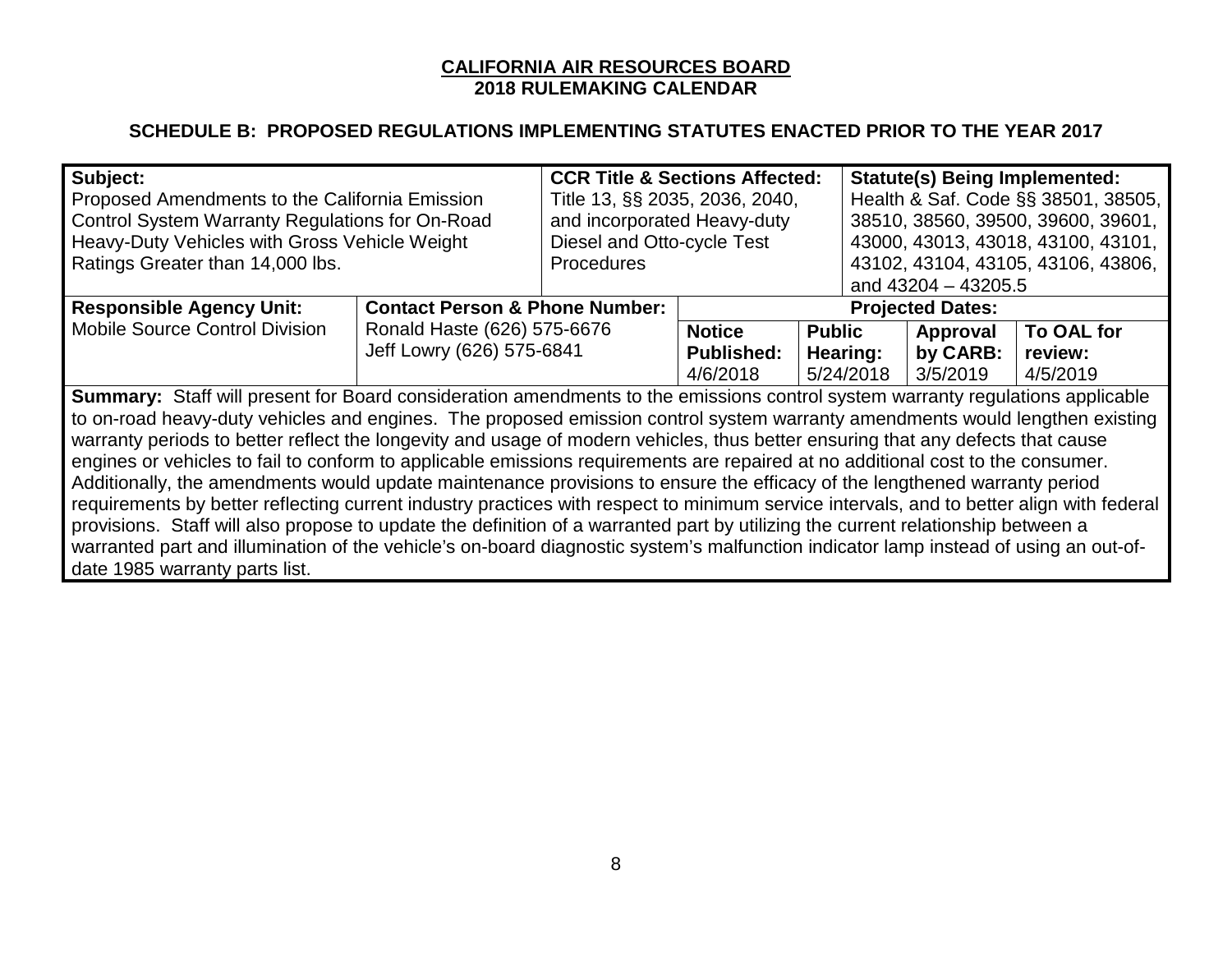| Subject:                                                                                                                            |                                           | <b>CCR Title &amp; Sections Affected:</b> |                   |               |                                     | <b>Statute(s) Being Implemented:</b> |                                    |  |
|-------------------------------------------------------------------------------------------------------------------------------------|-------------------------------------------|-------------------------------------------|-------------------|---------------|-------------------------------------|--------------------------------------|------------------------------------|--|
| Proposed Amendment to the Fleet Rule for Transit                                                                                    |                                           | Title 13, §§ 2020 and                     |                   |               | Health & Saf. Code §§ 38501, 38510, |                                      |                                    |  |
| <b>Regulation (Innovative Clean Transit Regulation)</b>                                                                             |                                           | $2023 - 2023.4$                           |                   |               | 38560, 38566, 38580,                |                                      |                                    |  |
|                                                                                                                                     |                                           |                                           |                   |               | $39000 - 39005, 39500, 39600,$      |                                      |                                    |  |
|                                                                                                                                     |                                           |                                           |                   |               |                                     | 39601, 39602, 39602.5, 39650,        |                                    |  |
|                                                                                                                                     |                                           |                                           |                   |               |                                     | $39655 - 39659, 39667,$              |                                    |  |
|                                                                                                                                     |                                           |                                           |                   |               |                                     |                                      |                                    |  |
|                                                                                                                                     |                                           |                                           |                   |               |                                     | $39674 - 39675, 39730, 39731,$       |                                    |  |
|                                                                                                                                     |                                           |                                           |                   |               |                                     | 42400 - 42410, 43000, 43002,         |                                    |  |
|                                                                                                                                     |                                           |                                           |                   |               | 43004, 43005, 43006, 43007, 43013,  |                                      |                                    |  |
|                                                                                                                                     |                                           |                                           |                   |               | 43016, 43018, 43021, 43023,         |                                      |                                    |  |
|                                                                                                                                     |                                           |                                           |                   |               | 43100 - 43108, 43600, 43700,        |                                      |                                    |  |
|                                                                                                                                     |                                           |                                           |                   |               |                                     |                                      | 43865, 43868, 43869, 43870, 44258, |  |
|                                                                                                                                     |                                           |                                           |                   |               |                                     | 44258.5, 44268, and 44268.2          |                                    |  |
| <b>Responsible Agency Unit:</b>                                                                                                     | <b>Contact Person &amp; Phone Number:</b> |                                           |                   |               | <b>Projected Dates:</b>             |                                      |                                    |  |
| <b>Mobile Source Control Division</b>                                                                                               | Shirin Barfjani (916) 445-6017            |                                           | <b>Notice</b>     | <b>Public</b> |                                     | Approval                             | To OAL for                         |  |
|                                                                                                                                     |                                           |                                           | <b>Published:</b> |               | Hearing:                            | by CARB:                             | review:                            |  |
|                                                                                                                                     |                                           |                                           | 5/11/2018         |               | 6/28/2018                           | 4/10/2019                            | 5/10/2019                          |  |
| <b>Summary:</b> Staff will present for Board consideration amendments of the Innovative Clean Transit Regulation. The intent of the |                                           |                                           |                   |               |                                     |                                      |                                    |  |
| regulation is to increase the use of current commercially available zero-emission heavy-duty on-road vehicles in applications that  |                                           |                                           |                   |               |                                     |                                      |                                    |  |
| are well suited for its use while providing criteria pollutant and greenhouse gas reductions. The proposed amendments may           |                                           |                                           |                   |               |                                     |                                      |                                    |  |
| include: (1) a phased-in deployment of zero emission bus and other zero emission transportation mode deployment; (2) use of         |                                           |                                           |                   |               |                                     |                                      |                                    |  |
| renewable diesel and renewable natural gas; (3) use of low NO <sub>x</sub> engines for conventional bus purchases if available.     |                                           |                                           |                   |               |                                     |                                      |                                    |  |
|                                                                                                                                     |                                           |                                           |                   |               |                                     |                                      |                                    |  |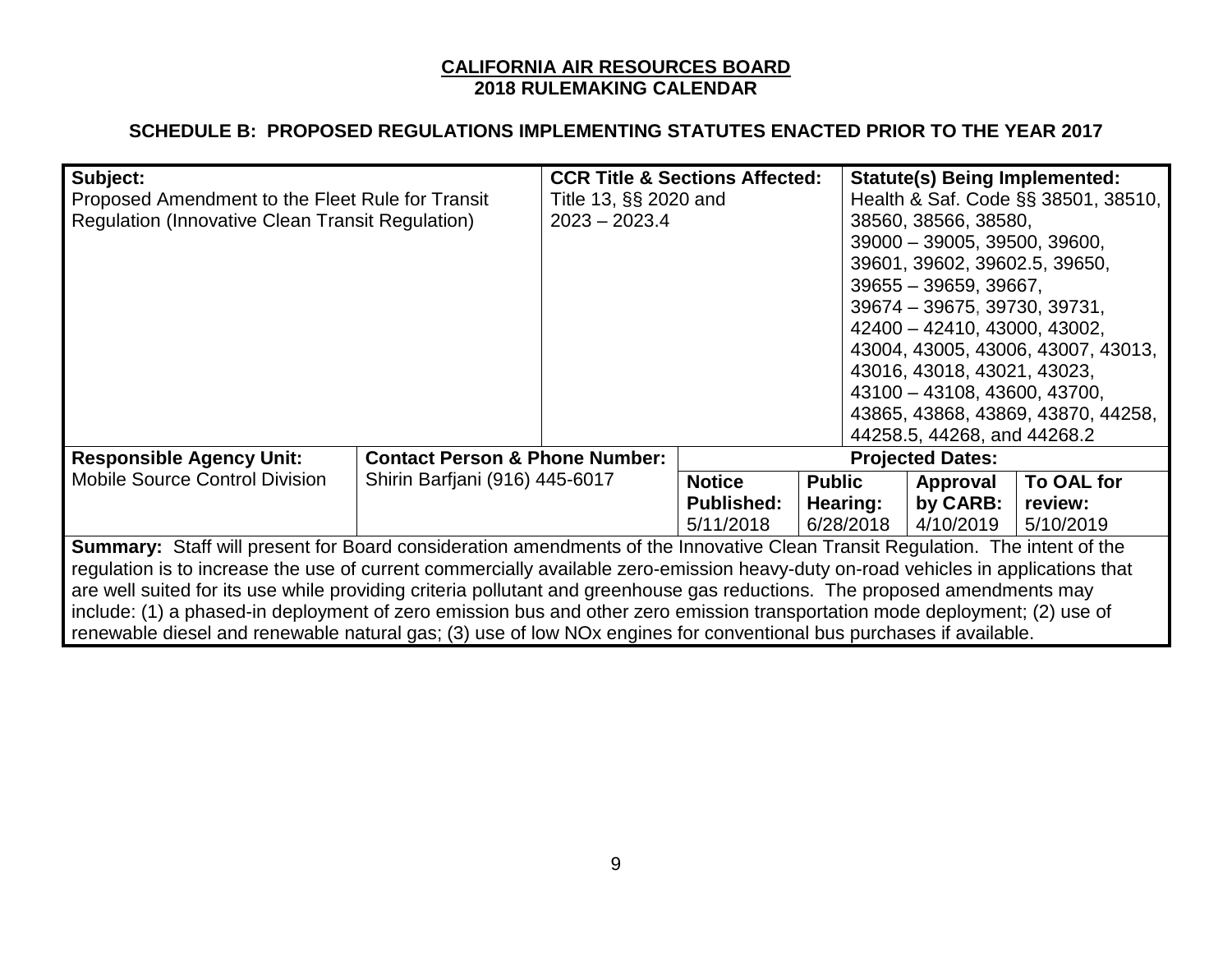| Subject:<br>Proposed Zero-Emission Airport Shuttle Bus Regulation                                                                                                                                                                                                                                                                                                                                                                                                                                                                                                         |                                           | <b>CCR Title &amp; Sections Affected:</b><br>Title 17, Division 3,<br>Subchapter 10, Article 4<br>potentially as a new subarticle 14<br>- starting with 95690 |                   | <b>Statute(s) Being Implemented:</b><br>Health & Saf. Code §§ 38501, 38505,<br>38510, 38560, 38580, 38566, 39002,<br>39003, 39500, 39515, 39516, 39601,<br>39602, 39674, 39675, 40000, 41511,<br>42400, 42400.1, 42400.2, 42402 et<br>seq., 43000, 43000.5, 43013, 43016,<br>43018, and 43018.2 |                         |            |  |  |
|---------------------------------------------------------------------------------------------------------------------------------------------------------------------------------------------------------------------------------------------------------------------------------------------------------------------------------------------------------------------------------------------------------------------------------------------------------------------------------------------------------------------------------------------------------------------------|-------------------------------------------|---------------------------------------------------------------------------------------------------------------------------------------------------------------|-------------------|-------------------------------------------------------------------------------------------------------------------------------------------------------------------------------------------------------------------------------------------------------------------------------------------------|-------------------------|------------|--|--|
| <b>Responsible Agency Unit:</b>                                                                                                                                                                                                                                                                                                                                                                                                                                                                                                                                           | <b>Contact Person &amp; Phone Number:</b> |                                                                                                                                                               |                   |                                                                                                                                                                                                                                                                                                 | <b>Projected Dates:</b> |            |  |  |
| <b>Mobile Source Control Division</b>                                                                                                                                                                                                                                                                                                                                                                                                                                                                                                                                     | Katherine Garrison (916) 322-1522         |                                                                                                                                                               | <b>Notice</b>     | <b>Public</b>                                                                                                                                                                                                                                                                                   | Approval                | To OAL for |  |  |
|                                                                                                                                                                                                                                                                                                                                                                                                                                                                                                                                                                           |                                           |                                                                                                                                                               | <b>Published:</b> | <b>Hearing:</b>                                                                                                                                                                                                                                                                                 | by CARB:                | review:    |  |  |
|                                                                                                                                                                                                                                                                                                                                                                                                                                                                                                                                                                           |                                           |                                                                                                                                                               | 5/11/2018         | 6/28/2018                                                                                                                                                                                                                                                                                       | 4/10/2019               | 5/10/2019  |  |  |
| Summary: Staff will present for Board consideration proposed regulations to transition existing in-use internal combustion powered<br>airport shuttle buses to zero-emission vehicles. The intent of the regulations is to increase use of current commercially available<br>zero-emission heavy-duty on-road vehicles in applications that are well suited for its use while providing criteria pollutant and<br>greenhouse gas reductions. The regulations would apply to private and public fixed destination shuttles that serve California's<br>commercial airports. |                                           |                                                                                                                                                               |                   |                                                                                                                                                                                                                                                                                                 |                         |            |  |  |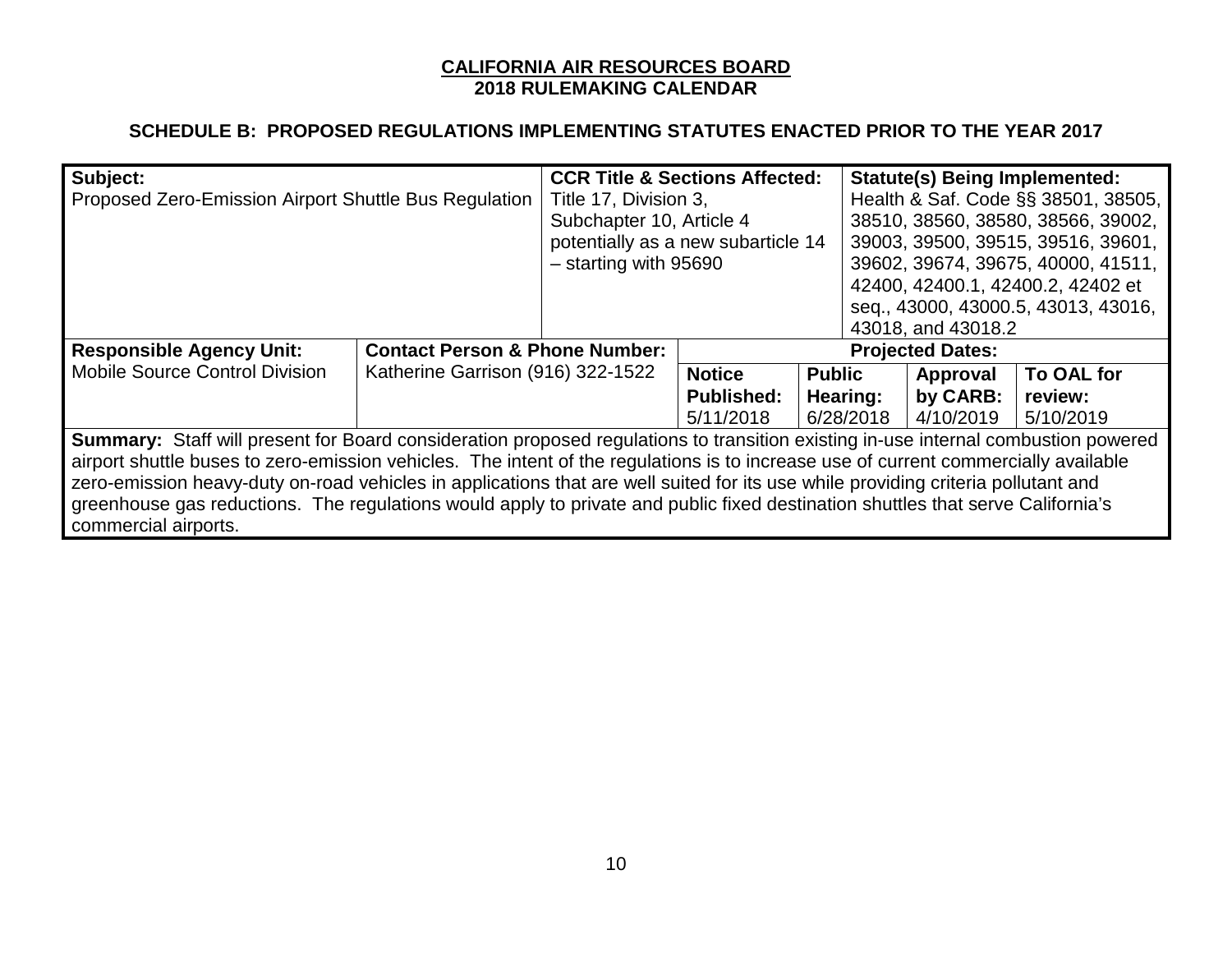### **SCHEDULE B: PROPOSED REGULATIONS IMPLEMENTING STATUTES ENACTED PRIOR TO THE YEAR 2017**

| Subject:<br>Proposed Zero-Emission Powertrain Certification<br><b>Procedures Regulation</b>                                                                                                                                                                                                                                                                                                                                                                                                                                                                                                                                                           |                                           | <b>CCR Title &amp; Sections Affected:</b><br>Title 13, § 1956.8                                                                                                                                 |                                                 |                                        | <b>Statute(s) Being Implemented:</b><br>Health & Saf. Code §§ 39600, 39601,<br>43013, 43018, 43101, 43102, 43104,<br>43105, 38501, 38510, 38560, 38580,<br>39003, 39500, and 43106 |                                    |  |
|-------------------------------------------------------------------------------------------------------------------------------------------------------------------------------------------------------------------------------------------------------------------------------------------------------------------------------------------------------------------------------------------------------------------------------------------------------------------------------------------------------------------------------------------------------------------------------------------------------------------------------------------------------|-------------------------------------------|-------------------------------------------------------------------------------------------------------------------------------------------------------------------------------------------------|-------------------------------------------------|----------------------------------------|------------------------------------------------------------------------------------------------------------------------------------------------------------------------------------|------------------------------------|--|
| <b>Responsible Agency Unit:</b>                                                                                                                                                                                                                                                                                                                                                                                                                                                                                                                                                                                                                       | <b>Contact Person &amp; Phone Number:</b> |                                                                                                                                                                                                 |                                                 |                                        | <b>Projected Dates:</b>                                                                                                                                                            |                                    |  |
| <b>Mobile Source Control Division</b>                                                                                                                                                                                                                                                                                                                                                                                                                                                                                                                                                                                                                 | Matthew Diener (626) 575-6684             |                                                                                                                                                                                                 | <b>Notice</b><br><b>Published:</b><br>5/11/2018 | <b>Public</b><br>Hearing:<br>6/28/2018 | Approval<br>by CARB:<br>4/10/2019                                                                                                                                                  | To OAL for<br>review:<br>5/10/2019 |  |
| Summary: Staff will present for Board consideration certification requirements and test procedures for medium- and heavy-duty<br>zero-emission powertrains that would support existing technology funding programs and potential future regulations that either drive<br>production or demand of vehicles equipped with such powertrains. With this measure, staff hopes to help accelerate California's<br>overall transition to zero-emission technologies through a certification process that ensures applicable zero-emission powertrains<br>are capable of meeting the performance and durability expectations of the fleets that operate them. |                                           |                                                                                                                                                                                                 |                                                 |                                        |                                                                                                                                                                                    |                                    |  |
|                                                                                                                                                                                                                                                                                                                                                                                                                                                                                                                                                                                                                                                       |                                           |                                                                                                                                                                                                 |                                                 |                                        |                                                                                                                                                                                    |                                    |  |
| Subject:<br>Proposed Amendments to Vapor Recovery Certification<br>Procedures for Aboveground Storage Tanks used at<br><b>Gasoline Dispensing Facilities Regulation</b>                                                                                                                                                                                                                                                                                                                                                                                                                                                                               | Title 17, §§ 94010 and 94016              | <b>CCR Title &amp; Sections Affected:</b><br><b>Statute(s) Being Implemented:</b><br>Health & Saf. Code §§ 39003, 39515,<br>39516, 39600, 39601, 39605, 39607,<br>40001, 41511, 41954, 41956.1, |                                                 |                                        |                                                                                                                                                                                    |                                    |  |

|                                  |                                  |  | 41959, 41960, and 41960.2 |               |          |            |  |  |
|----------------------------------|----------------------------------|--|---------------------------|---------------|----------|------------|--|--|
| <b>Responsible Agency Unit:</b>  | ' Contact Person & Phone Number: |  |                           |               |          |            |  |  |
| <b>Monitoring and Laboratory</b> | Doni Jackson (916) 445-9308      |  | <b>Notice</b>             | <b>Public</b> | Approval | To OAL for |  |  |
| <b>Division</b>                  | Merrin Wright (916) 324-6191     |  | <b>Published:</b>         | Hearing:      | by CARB: | review:    |  |  |
|                                  |                                  |  | 6/8/2018                  | 7/26/2018     | 5/7/2019 | 6/7/2019   |  |  |

**Summary:** Staff will present for Board consideration a proposal to amend the vapor recovery regulations for existing gasoline dispensing facilities with aboveground storage tanks (AST). In 2008, CARB adopted regulations requiring existing ASTs to upgrade vapor recovery systems associated with the transfer of gasoline into motor vehicles (Phase II operations). Staff recalculated the cost effectiveness based on actual costs and found that implementing the adopted regulations is more costly than anticipated in 2008. CARB staff is proposing to require a smaller number of ASTs than originally thought to upgrade their Phase II systems.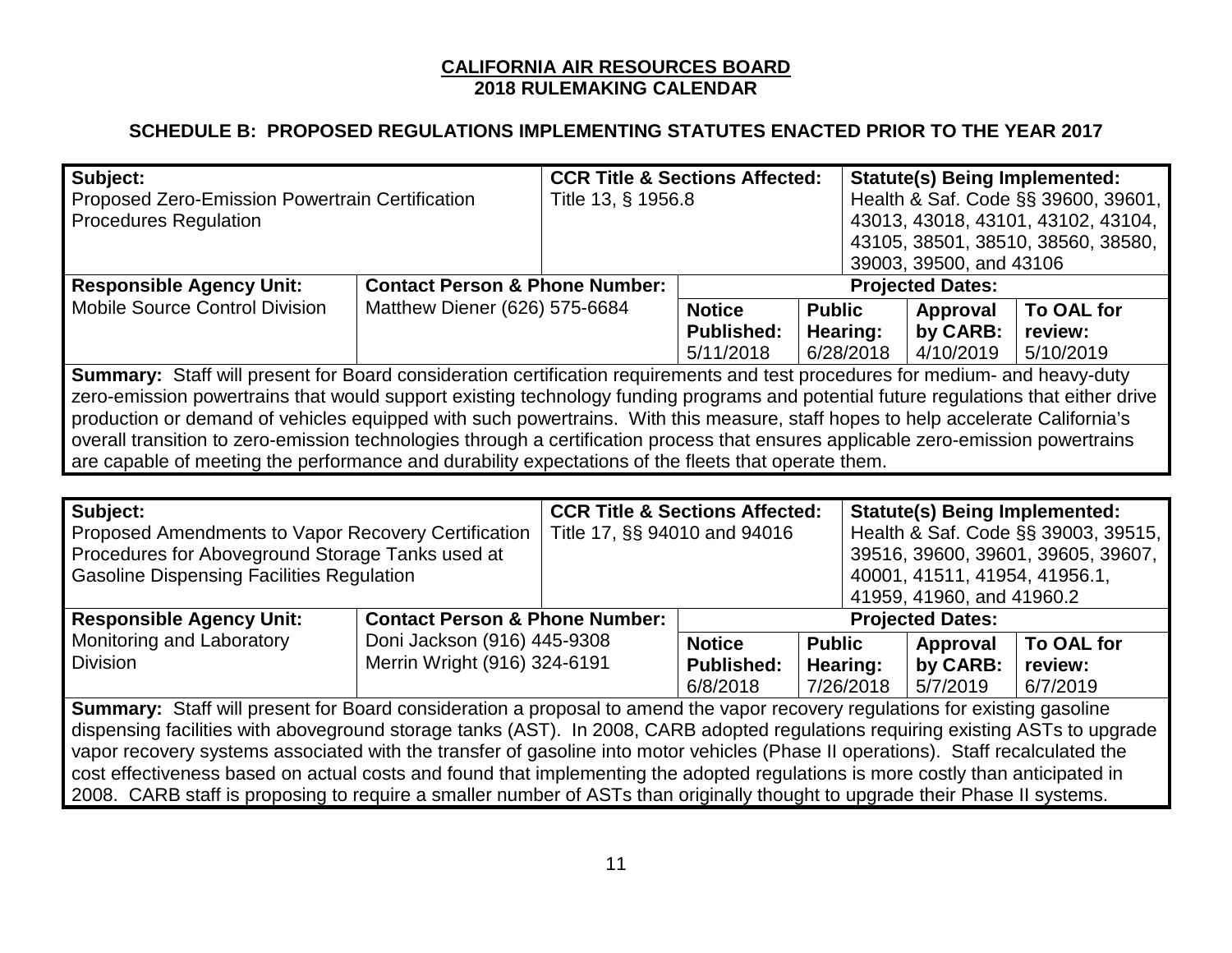| Subject:<br>Proposed Standards for Electric Vehicle Fueling<br><b>Stations Regulation</b>                                                                                                                                                                                                                                                                                                                                                                                                                                                                                                             |                                                                | <b>CCR Title &amp; Sections Affected:</b><br><b>Statute(s) Being Implemented:</b><br>SB 454 (Statutes of 2013)<br>Title 13, Division 3, Chapter 5.2<br>(new)                                       |                                                 |                                               |                                  |                                   |  |  |
|-------------------------------------------------------------------------------------------------------------------------------------------------------------------------------------------------------------------------------------------------------------------------------------------------------------------------------------------------------------------------------------------------------------------------------------------------------------------------------------------------------------------------------------------------------------------------------------------------------|----------------------------------------------------------------|----------------------------------------------------------------------------------------------------------------------------------------------------------------------------------------------------|-------------------------------------------------|-----------------------------------------------|----------------------------------|-----------------------------------|--|--|
| <b>Responsible Agency Unit:</b>                                                                                                                                                                                                                                                                                                                                                                                                                                                                                                                                                                       | <b>Contact Person &amp; Phone Number:</b>                      | <b>Projected Dates:</b>                                                                                                                                                                            |                                                 |                                               |                                  |                                   |  |  |
| <b>Emissions Compliance,</b><br>Automotive Regulations and<br><b>Science Division</b>                                                                                                                                                                                                                                                                                                                                                                                                                                                                                                                 | Stephanie Palmer (916) 322-7620<br>Elise Keddie (916) 323-8974 |                                                                                                                                                                                                    | <b>Notice</b><br><b>Published:</b><br>8/10/2018 | <b>Public</b><br>Hearing:<br>9/27/2018        | Approval<br>by CARB:<br>7/9/2019 | To OAL for<br>review:<br>8/9/2019 |  |  |
| <b>Summary:</b> Staff will present for Board consideration mandated changes to Electric Vehicle Supply Equipment (EVSE) that would<br>simplify payment options for consumers. These changes may also enable broader consumer roaming on EVSE networks.                                                                                                                                                                                                                                                                                                                                                |                                                                |                                                                                                                                                                                                    |                                                 |                                               |                                  |                                   |  |  |
|                                                                                                                                                                                                                                                                                                                                                                                                                                                                                                                                                                                                       |                                                                |                                                                                                                                                                                                    |                                                 |                                               |                                  |                                   |  |  |
| Subject:<br>Proposed Amendments to the Off-Highway<br>Recreational Vehicle Red Sticker Regulation                                                                                                                                                                                                                                                                                                                                                                                                                                                                                                     | Title 13, §§ 2410 - 2416                                       | <b>CCR Title &amp; Sections Affected:</b><br><b>Statute(s) Being Implemented:</b><br>Health & Saf. Code §§ 39600, 39601,<br>43013, 43018, 43101, 43104, 43105,<br>43107, 43205.5, 43210, and 43824 |                                                 |                                               |                                  |                                   |  |  |
| <b>Responsible Agency Unit:</b>                                                                                                                                                                                                                                                                                                                                                                                                                                                                                                                                                                       | <b>Contact Person &amp; Phone Number:</b>                      |                                                                                                                                                                                                    |                                                 |                                               | <b>Projected Dates:</b>          |                                   |  |  |
| Monitoring and Laboratory<br><b>Division</b>                                                                                                                                                                                                                                                                                                                                                                                                                                                                                                                                                          | Scott Monday (916) 445-9319                                    |                                                                                                                                                                                                    | <b>Notice</b><br><b>Published:</b><br>8/10/2018 | <b>Public</b><br><b>Hearing:</b><br>9/27/2018 | Approval<br>by ARB:<br>7/9/2019  | To OAL for<br>review:<br>8/9/2019 |  |  |
| Summary: Staff will present for Board consideration proposed regulatory amendments to address any concerns identified during<br>CARB's ongoing assessment of the existing "Red Sticker" program. The Red Sticker program currently allows certain uncontrolled<br>off-highway recreational vehicles (OHRV) to be sold in California, with seasonal riding restrictions to limit their operation in ozone<br>non-attainment areas. Specifics of the proposed regulatory amendments will depend on the findings of staff's assessment of the<br>current program, which will be completed in early 2018. |                                                                |                                                                                                                                                                                                    |                                                 |                                               |                                  |                                   |  |  |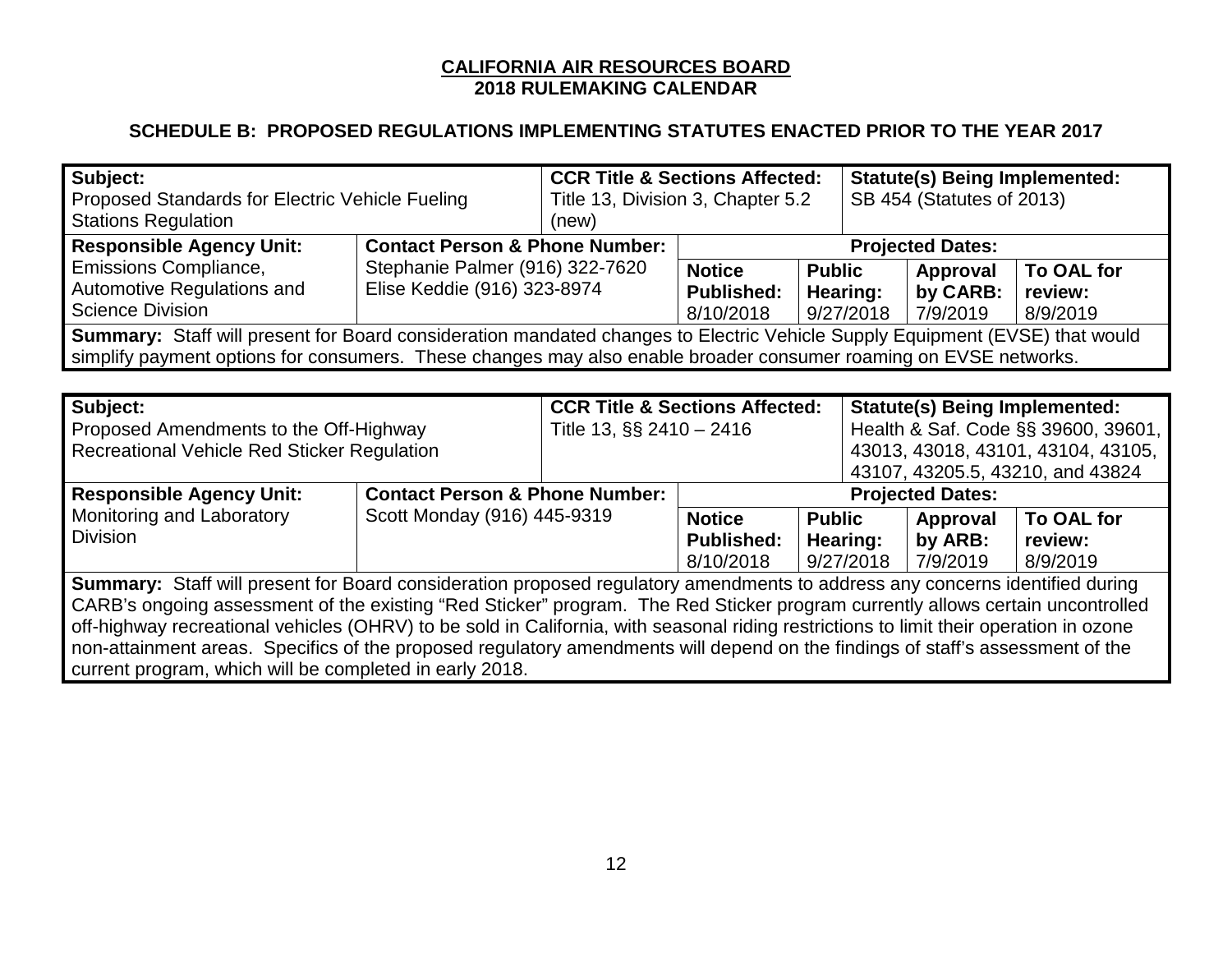| Subject:<br>Proposed Amendments to the Airborne Toxic Control<br>Measure for Auxiliary Diesel Engines Operated on<br>Ocean-Going Vessels At-Berth in a California Port<br><b>Regulation (At-Berth Regulation)</b>                                        |                                           | <b>CCR Title &amp; Sections Affected:</b><br>Title 13, § 2299.3. Title 17,<br>§93118.3 |                                    |               | <b>Statute(s) Being Implemented:</b><br>Health & Saf. Code §§ 38501, 38510,<br>38550, 38551, 38560, 38560.5, 38561,<br>38562, 38564, 38565, 38580, 38590,<br>39600, 39601, 39650, 39658, 39659,<br>39666, 41511, 43013, and 43018;<br>Reference Health & Saf. Code §§<br>38501, 38510, 38550, 38551, 38560,<br>38560.5, 38561, 38562, 38564, 38565,<br>38580, 38590, 39600, 39601, 39650,<br>39658, 39659, 39666, 41510, 41511,<br>43013, and 43018; and Western Oil and<br>Gas Ass'n v. Orange County Air<br>Pollution Control District, 14 Cal.3rd 411,<br>121 Cal.Rptr. 249 (1975), and Engine<br>Manufacturers Assn. v. California Air<br>Resources Board, 3 Dist. Ct. of Appeal |                      |                       |
|----------------------------------------------------------------------------------------------------------------------------------------------------------------------------------------------------------------------------------------------------------|-------------------------------------------|----------------------------------------------------------------------------------------|------------------------------------|---------------|--------------------------------------------------------------------------------------------------------------------------------------------------------------------------------------------------------------------------------------------------------------------------------------------------------------------------------------------------------------------------------------------------------------------------------------------------------------------------------------------------------------------------------------------------------------------------------------------------------------------------------------------------------------------------------------|----------------------|-----------------------|
| <b>Responsible Agency Unit:</b>                                                                                                                                                                                                                          | <b>Contact Person &amp; Phone Number:</b> |                                                                                        | <b>Projected Dates:</b>            |               |                                                                                                                                                                                                                                                                                                                                                                                                                                                                                                                                                                                                                                                                                      |                      |                       |
| <b>Transportation and Toxics</b><br><b>Division</b>                                                                                                                                                                                                      | Layla Gonzalez (916) 324-0354             |                                                                                        | <b>Notice</b><br><b>Published:</b> | <b>Public</b> | Hearing:                                                                                                                                                                                                                                                                                                                                                                                                                                                                                                                                                                                                                                                                             | Approval<br>by CARB: | To OAL for<br>review: |
|                                                                                                                                                                                                                                                          |                                           |                                                                                        | 8/10/2018                          |               | 9/27/2018                                                                                                                                                                                                                                                                                                                                                                                                                                                                                                                                                                                                                                                                            | 7/9/2019             | 8/9/2019              |
|                                                                                                                                                                                                                                                          |                                           |                                                                                        |                                    |               | and                                                                                                                                                                                                                                                                                                                                                                                                                                                                                                                                                                                                                                                                                  |                      |                       |
|                                                                                                                                                                                                                                                          |                                           |                                                                                        |                                    |               | <b>TBD 2019</b>                                                                                                                                                                                                                                                                                                                                                                                                                                                                                                                                                                                                                                                                      |                      |                       |
| Summary: Staff will present for Board consideration proposed amendments to the existing regulations that require emission<br>reductions from auxiliary engines for ocean-going vessels while at-berth. These amendments will address specific compliance |                                           |                                                                                        |                                    |               |                                                                                                                                                                                                                                                                                                                                                                                                                                                                                                                                                                                                                                                                                      |                      |                       |
| concerns, clarify regulatory language, and increase existing emission reduction requirements. In addition, these amendments,                                                                                                                             |                                           |                                                                                        |                                    |               |                                                                                                                                                                                                                                                                                                                                                                                                                                                                                                                                                                                                                                                                                      |                      |                       |
| based on feasibility and cost effectiveness, aim to expand the At-Berth Regulation to include smaller fleets, additional ports and                                                                                                                       |                                           |                                                                                        |                                    |               |                                                                                                                                                                                                                                                                                                                                                                                                                                                                                                                                                                                                                                                                                      |                      |                       |
| vessel types, and/or vessel emissions sources (such as vessel boiler). The proposed changes may have impacts on existing                                                                                                                                 |                                           |                                                                                        |                                    |               |                                                                                                                                                                                                                                                                                                                                                                                                                                                                                                                                                                                                                                                                                      |                      |                       |
| infrastructure and equipment needs to comply with the regulation due to the potential for additional regulated parties. This is the                                                                                                                      |                                           |                                                                                        |                                    |               |                                                                                                                                                                                                                                                                                                                                                                                                                                                                                                                                                                                                                                                                                      |                      |                       |
| first of two hearings and the second hearing will take place in 2019.                                                                                                                                                                                    |                                           |                                                                                        |                                    |               |                                                                                                                                                                                                                                                                                                                                                                                                                                                                                                                                                                                                                                                                                      |                      |                       |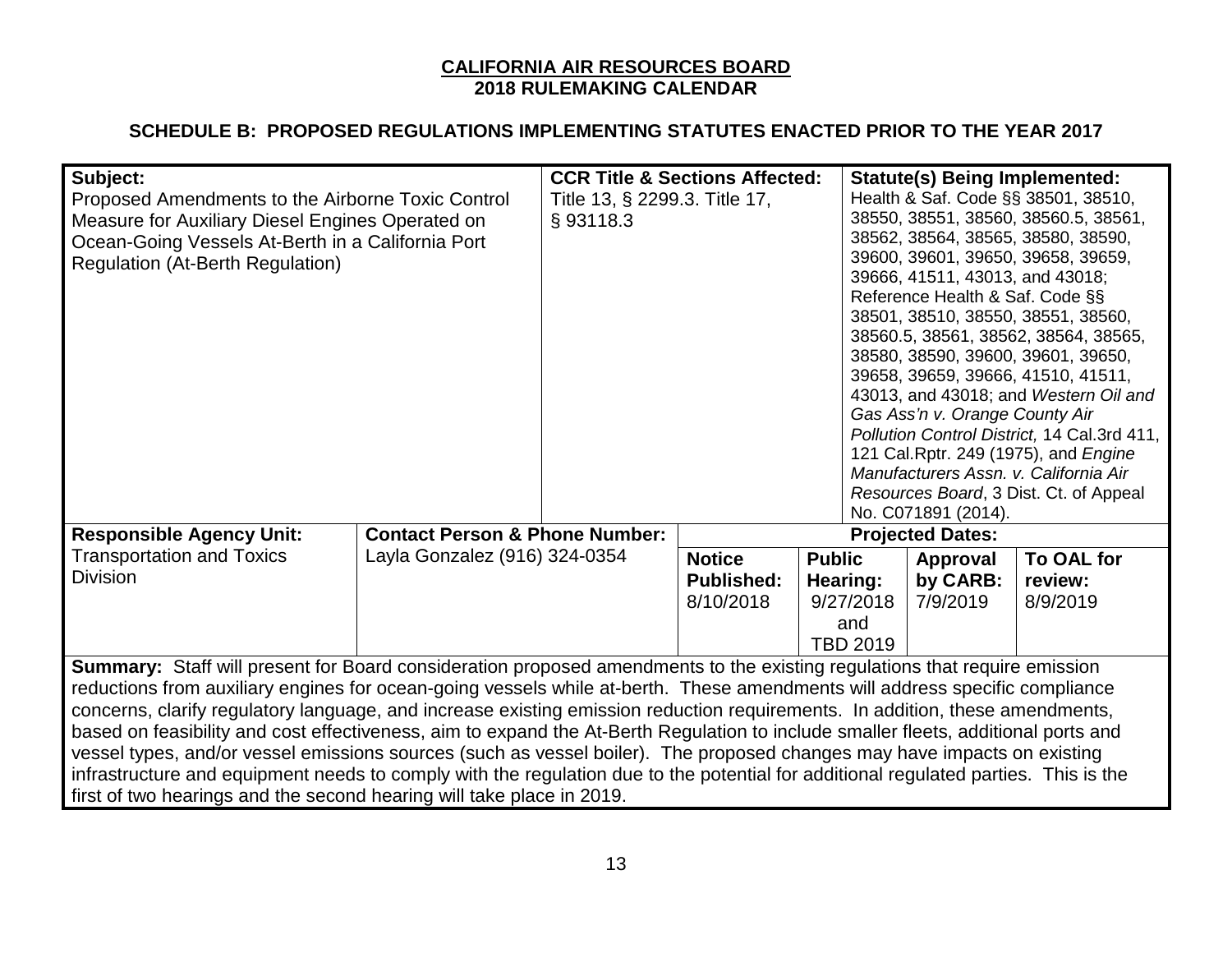| Subject:                                                                                                                                                                                                                                                             |                                           | <b>Statute(s) Being Implemented:</b><br><b>CCR Title &amp; Sections Affected:</b><br>Health & Saf. Code §§ 39003, 39600, |                                                                         |               |            |                                      |                                    |
|----------------------------------------------------------------------------------------------------------------------------------------------------------------------------------------------------------------------------------------------------------------------|-------------------------------------------|--------------------------------------------------------------------------------------------------------------------------|-------------------------------------------------------------------------|---------------|------------|--------------------------------------|------------------------------------|
| Proposed Amendments to California Specifications for<br>Fill Pipes and Openings of Motor Vehicle Fuel Tanks                                                                                                                                                          |                                           | Title 13, § 2235                                                                                                         |                                                                         |               |            |                                      | 39601, 43000, 43101, 43104, 43106, |
|                                                                                                                                                                                                                                                                      |                                           |                                                                                                                          |                                                                         |               |            |                                      | 43107, 43013, 43835, 43018, 43204  |
|                                                                                                                                                                                                                                                                      |                                           |                                                                                                                          | and 43835                                                               |               |            |                                      |                                    |
| <b>Responsible Agency Unit:</b>                                                                                                                                                                                                                                      | <b>Contact Person &amp; Phone Number:</b> |                                                                                                                          |                                                                         |               |            | <b>Projected Dates:</b>              |                                    |
| <b>Emissions Compliance,</b>                                                                                                                                                                                                                                         | Jason Gordon (626) 575-7068               |                                                                                                                          | <b>Notice</b>                                                           | <b>Public</b> |            | Approval                             | To OAL for                         |
| <b>Automotive Regulations and</b>                                                                                                                                                                                                                                    | Shobna Sahni (626) 450-6104               |                                                                                                                          | <b>Published:</b>                                                       | Hearing:      |            | by CARB:                             | review:                            |
| <b>Science Division</b>                                                                                                                                                                                                                                              |                                           |                                                                                                                          | 9/7/2018                                                                |               | 10/25/2018 | 8/6/2019                             | 9/6/2019                           |
| Summary: Staff will present for Board consideration amendments to California's Specifications for Fill Pipes and Openings of 2022                                                                                                                                    |                                           |                                                                                                                          |                                                                         |               |            |                                      |                                    |
| and Subsequent Motor Vehicle Fuel Tanks. The amendments staff is proposing include a new performance test and standard for<br>the fill pipe to nozzle interface, and updates to the fill pipe dimensional specifications. The purpose of these changes is to improve |                                           |                                                                                                                          |                                                                         |               |            |                                      |                                    |
| the interface of the fill pipe with the gas nozzle, in order to help fix the overpressure situation at gas stations.                                                                                                                                                 |                                           |                                                                                                                          |                                                                         |               |            |                                      |                                    |
|                                                                                                                                                                                                                                                                      |                                           |                                                                                                                          |                                                                         |               |            |                                      |                                    |
|                                                                                                                                                                                                                                                                      |                                           |                                                                                                                          |                                                                         |               |            |                                      |                                    |
| Subject:                                                                                                                                                                                                                                                             |                                           | <b>CCR Title &amp; Sections Affected:</b>                                                                                |                                                                         |               |            | <b>Statute(s) Being Implemented:</b> |                                    |
| Proposed Amendment to California's Anti-Tampering                                                                                                                                                                                                                    |                                           |                                                                                                                          | Title 13, §§ 1900, 2220 et. seq.<br>Health & Saf. Code §§ 39002, 39003, |               |            |                                      |                                    |
| Regulations                                                                                                                                                                                                                                                          |                                           |                                                                                                                          |                                                                         |               |            |                                      | 39048, 39500, 43000, 43001, 43100, |
|                                                                                                                                                                                                                                                                      |                                           |                                                                                                                          |                                                                         |               |            | 43150, 43204, 43644;                 |                                    |
|                                                                                                                                                                                                                                                                      |                                           |                                                                                                                          |                                                                         |               | 38395      |                                      | Vehicle Code §§ 27156, 38391, and  |
| <b>Responsible Agency Unit:</b>                                                                                                                                                                                                                                      | <b>Contact Person &amp; Phone Number:</b> |                                                                                                                          |                                                                         |               |            | <b>Projected Dates:</b>              |                                    |
| <b>Enforcement Division</b>                                                                                                                                                                                                                                          | Jeremiah Bearden (916) 229-0549           |                                                                                                                          | <b>Notice</b>                                                           | <b>Public</b> |            | <b>Approval</b>                      | To OAL for                         |
|                                                                                                                                                                                                                                                                      | James Goldstene (916) 229-0637            |                                                                                                                          | <b>Published:</b>                                                       | Hearing:      |            | by CARB:                             | review:                            |
|                                                                                                                                                                                                                                                                      |                                           |                                                                                                                          | 9/7/2018                                                                |               | 10/25/2018 | 8/6/2019                             | 9/6/2019                           |
| Summary: Staff will present for Board consideration a definition of competition to clarify when a vehicle meets the definition of a                                                                                                                                  |                                           |                                                                                                                          |                                                                         |               |            |                                      |                                    |
| racing vehicle under Health & Saf. Code § 39048. The proposed definition would promote the integrity of existing California motor                                                                                                                                    |                                           |                                                                                                                          |                                                                         |               |            |                                      |                                    |
| vehicle certification and anti-tampering requirements by clarifying for manufacturers, distributors, dealers, installers, and end-users                                                                                                                              |                                           |                                                                                                                          |                                                                         |               |            |                                      |                                    |
| of aftermarket parts and racing vehicles, when a vehicle is a racing vehicle and exempt from existing California certification and anti-                                                                                                                             |                                           |                                                                                                                          |                                                                         |               |            |                                      |                                    |
| tampering requirements under Health & Saf. Code § 43001.                                                                                                                                                                                                             |                                           |                                                                                                                          |                                                                         |               |            |                                      |                                    |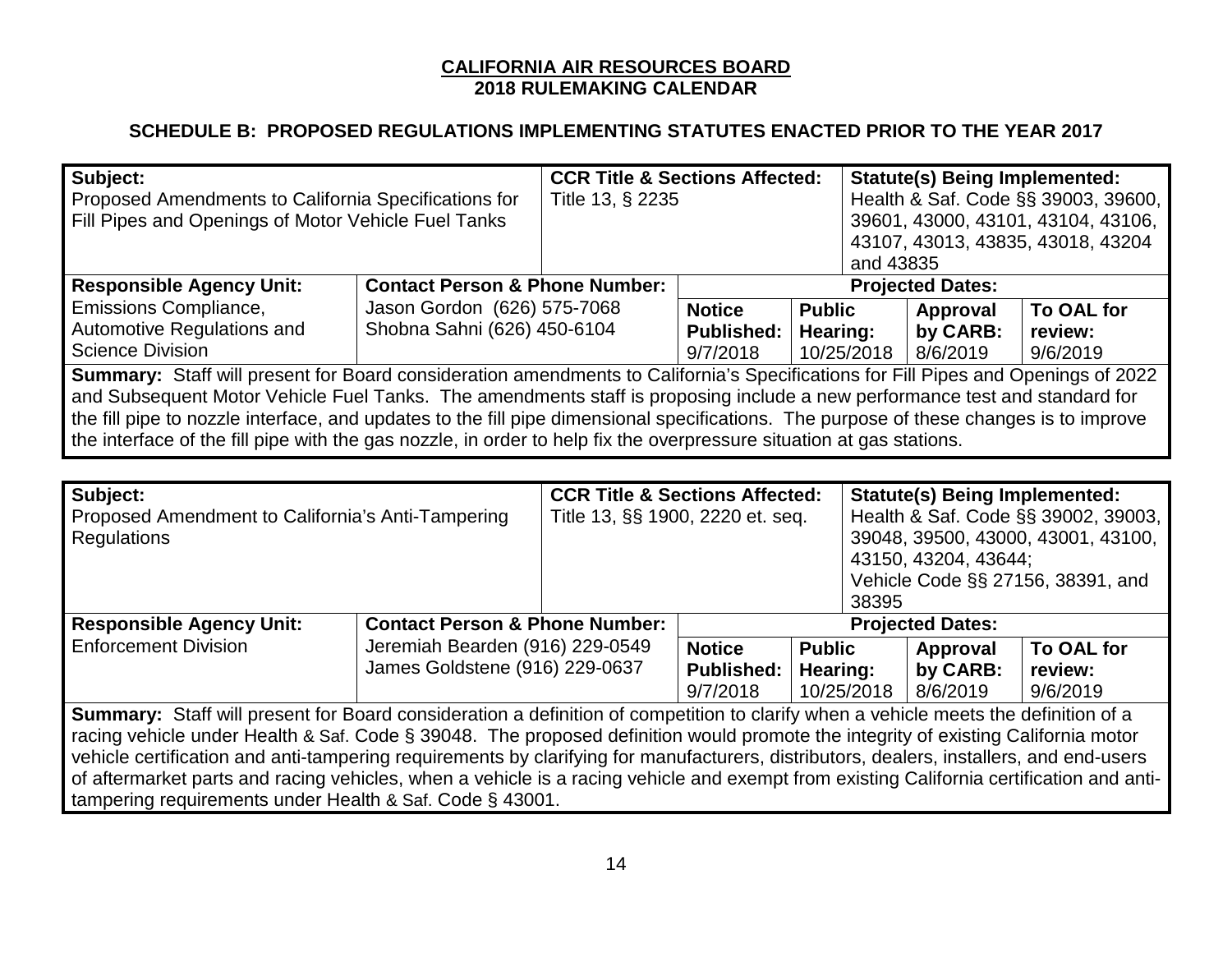| Subject:                                                                                                                             |                                           | <b>CCR Title &amp; Sections Affected:</b> |                   | <b>Statute(s) Being Implemented:</b> |                                    |                                    |  |  |
|--------------------------------------------------------------------------------------------------------------------------------------|-------------------------------------------|-------------------------------------------|-------------------|--------------------------------------|------------------------------------|------------------------------------|--|--|
| Proposed Regulatory Amendments to Address                                                                                            |                                           | Title 17, §§ 94010, 94011 and             |                   | Health & Saf. Code §§ 25290.1.2,     |                                    |                                    |  |  |
| <b>Gasoline Station Overpressure</b>                                                                                                 |                                           | 94016. Title 13, § 2235                   |                   |                                      | 39003, 39515, 39616, 39600, 39601, |                                    |  |  |
|                                                                                                                                      |                                           |                                           |                   |                                      | 39607, 40001, 41511, 41954,        |                                    |  |  |
|                                                                                                                                      |                                           |                                           |                   |                                      | 41956.1, 41959, 41960, 41960.2,    |                                    |  |  |
|                                                                                                                                      |                                           |                                           |                   |                                      |                                    | 43000, 43013, 43018, 43101, 43104, |  |  |
|                                                                                                                                      |                                           |                                           |                   |                                      | 43106, 43107, 43204, and 43835.    |                                    |  |  |
|                                                                                                                                      |                                           |                                           |                   |                                      | Vehicle Code §§ 28111 and 28112    |                                    |  |  |
| <b>Responsible Agency Unit:</b>                                                                                                      | <b>Contact Person &amp; Phone Number:</b> |                                           |                   |                                      | <b>Projected Dates:</b>            |                                    |  |  |
| Monitoring and Laboratory                                                                                                            | John Marconi (916) 323-6752               |                                           | <b>Notice</b>     | <b>Public</b>                        | Approval                           | To OAL for                         |  |  |
| <b>Division</b>                                                                                                                      | Lou Dinkler (916) 324-9487                |                                           | <b>Published:</b> | Hearing:                             | by CARB:                           | review:                            |  |  |
|                                                                                                                                      |                                           |                                           | 9/7/2018          | 10/25/2018                           | 8/6/2019                           | 9/6/2019                           |  |  |
| Summary: Staff will present for Board consideration proposed amendments to regulations regarding procedures to certify and test      |                                           |                                           |                   |                                      |                                    |                                    |  |  |
| vapor recovery systems used at gasoline dispensing facilities (GDF or gas stations). The certification includes in-state diagnostics |                                           |                                           |                   |                                      |                                    |                                    |  |  |
| (ISD), similar to on-board diagnostic (OBD) systems on cars, that provide warning to gas station operators when there is high        |                                           |                                           |                   |                                      |                                    |                                    |  |  |
| likelihood of vapor recovery equipment failures so that repairs can be carried out expeditiously. Staff will propose a number of     |                                           |                                           |                   |                                      |                                    |                                    |  |  |
| station and vehicle specific solutions to address ISD nuisance overpressure alarms that are experienced by GDFs primarily during     |                                           |                                           |                   |                                      |                                    |                                    |  |  |
| periods when winter gasoline is sold (typically between November and March).                                                         |                                           |                                           |                   |                                      |                                    |                                    |  |  |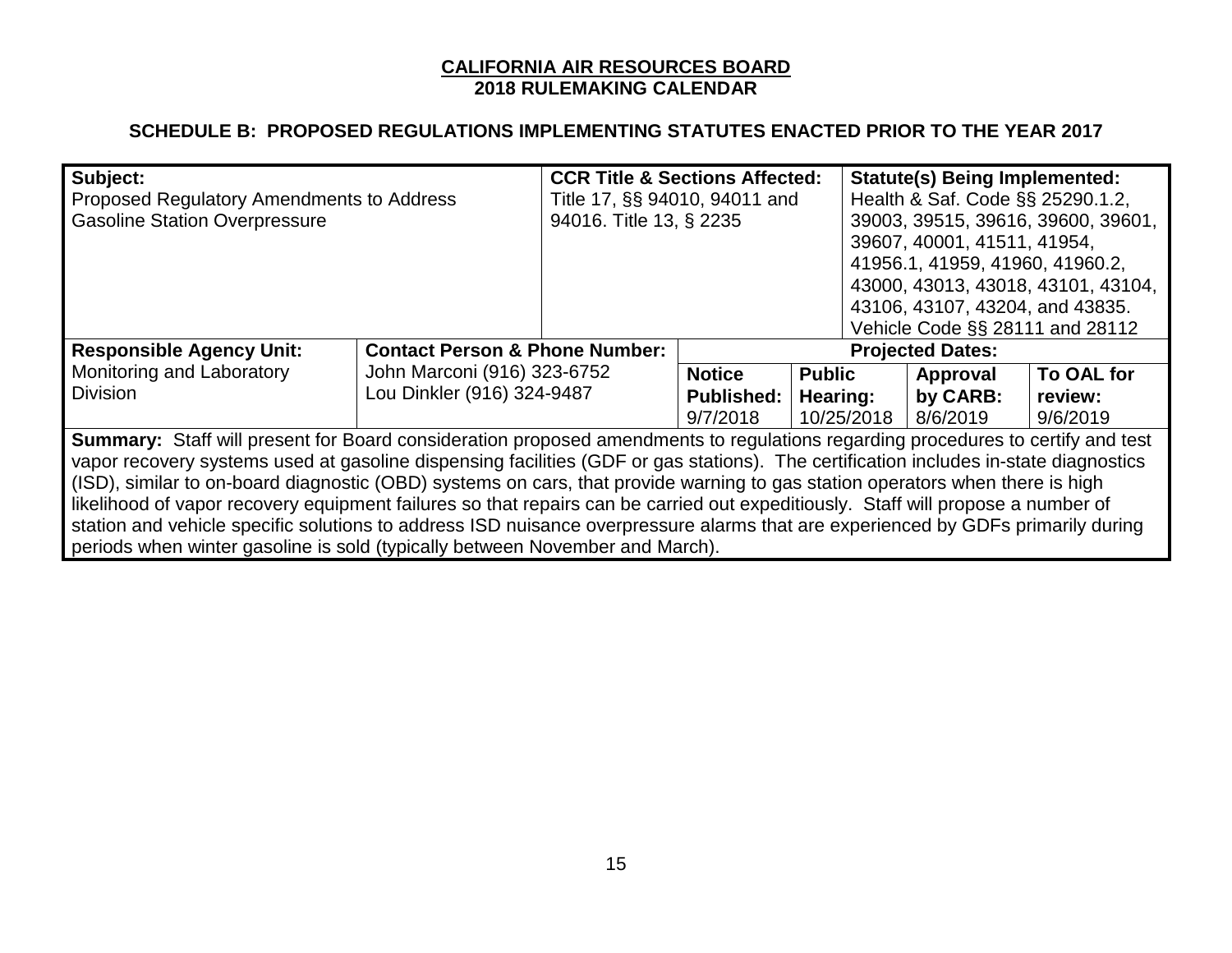| Subject:                                                                                                                        |                                           | <b>CCR Title &amp; Sections Affected:</b>                      |                   | <b>Statute(s) Being Implemented:</b> |           |            |
|---------------------------------------------------------------------------------------------------------------------------------|-------------------------------------------|----------------------------------------------------------------|-------------------|--------------------------------------|-----------|------------|
| Proposed Amendments to AB 2588 Hot Spots                                                                                        |                                           | Title 17, Division 3, Chapter 1,                               |                   | AB 2588, Air Toxics "Hot Spots"      |           |            |
| Emissions Inventory Criteria and Guidelines Regulation                                                                          |                                           | Information and Assessment Act of<br>Subchapter 7.6, § 93300.5 |                   |                                      |           |            |
| and Fee Regulation                                                                                                              |                                           |                                                                | 1987              |                                      |           |            |
| <b>Responsible Agency Unit:</b>                                                                                                 | <b>Contact Person &amp; Phone Number:</b> | <b>Projected Dates:</b>                                        |                   |                                      |           |            |
| Air Quality Planning and Science                                                                                                | Anny Huang (916) 323-8475                 |                                                                | <b>Notice</b>     | <b>Public</b>                        | Approval  | To OAL for |
| <b>Division</b>                                                                                                                 | Beth Schwehr (916) 322-6002               |                                                                | <b>Published:</b> | Hearing:                             | by CARB:  | review:    |
|                                                                                                                                 |                                           |                                                                | 9/28/2018         | 11/15/2018                           | 8/27/2019 | 9/27/2019  |
| Summary: Staff will present for Board consideration amendments to the AB 2588 Hot Spots Emissions Inventory Criteria and        |                                           |                                                                |                   |                                      |           |            |
| Guidelines Regulation (the EICG Regulation) (CCR § 93300.5) and the Air Toxics "Hot Spots" Fee Regulation (the Fee Regulation)  |                                           |                                                                |                   |                                      |           |            |
| (CCR § 90700-90705). The amendments to the EICG Regulation include minor updates to the existing regulation language and        |                                           |                                                                |                   |                                      |           |            |
| several technical updates to the EICG document that is referenced in the regulation. The proposed changes to the EICG document  |                                           |                                                                |                   |                                      |           |            |
| include updating incorporated references, list of toxic substances, risk screening tables, and dispersion modeling screening    |                                           |                                                                |                   |                                      |           |            |
| methods to reflect the latest science. The proposed amendments to the Fee Regulation modify existing fee calculation mechanisms |                                           |                                                                |                   |                                      |           |            |
| and match the annual total revenue authorized by existing statute.                                                              |                                           |                                                                |                   |                                      |           |            |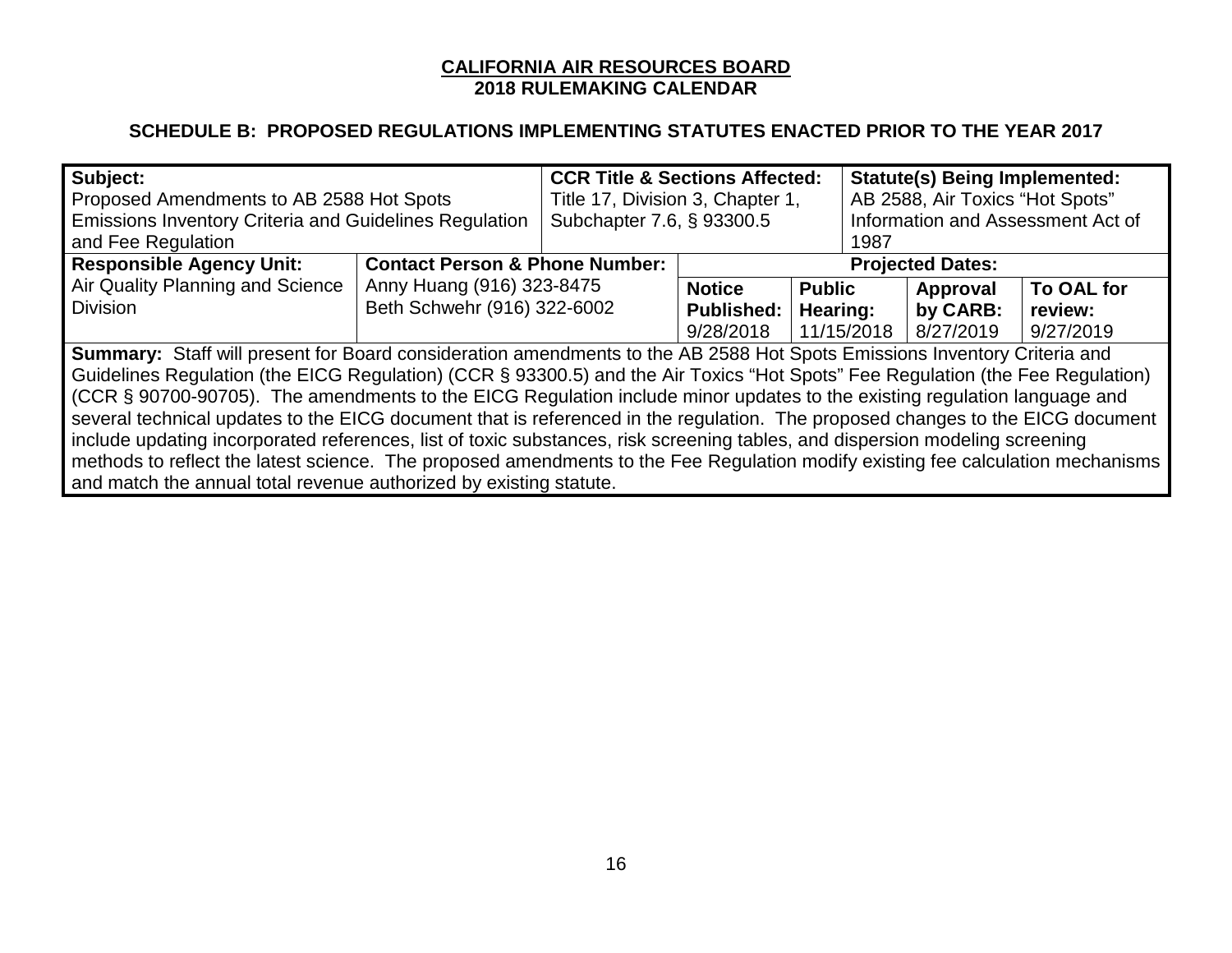| Subject:<br><b>Technical Status and Proposed Amendments to</b><br>Malfunction and Diagnostic System Requirements for<br>Heavy-Duty Engines and Passenger Cars, Light-Duty<br>Trucks, and Medium-Duty Vehicles and Engines                                                                                                                                                                                                                                                                                                                                                                                                                                                  |                                                         | Title 13, §§ 1968.2, 1971.1, and<br>1971.5 |                                                 |                                         | Health & Saf. Code §§ 39010, 39600,<br>39601, 39602.5, 43000.5, 43013,<br>43018, 43100, 43101, 43104, 43105,<br>43105.5, 43106, 43154, 43211, and<br>43212, Reference Health & Saf.<br>Code §§ 39002, 39003, 39010,<br>39018, 39021.5, 39024, 39024.5,<br>39027, 39027.3, 39028, 39029,<br>39031, 39032, 39032.5, 39033,<br>39035, 39037.05, 39037.5, 39038,<br>39039, 39040, 39042, 39042.5,<br>39046, 39047, 39053, 39054, 39058,<br>39059, 39060, 39515, 39600, 39601,<br>39602.5, 43000, 43000.5, 43004,<br>43006, 43013, 43016, 43018, 43100,<br>43101, 43102, 43104, 43105,<br>43105.5, 43106, 43150, 43151,<br>43152, 43153, 43154, 43155, 43156,<br>43204, 43211, and 43212 |                                    |  |
|----------------------------------------------------------------------------------------------------------------------------------------------------------------------------------------------------------------------------------------------------------------------------------------------------------------------------------------------------------------------------------------------------------------------------------------------------------------------------------------------------------------------------------------------------------------------------------------------------------------------------------------------------------------------------|---------------------------------------------------------|--------------------------------------------|-------------------------------------------------|-----------------------------------------|-------------------------------------------------------------------------------------------------------------------------------------------------------------------------------------------------------------------------------------------------------------------------------------------------------------------------------------------------------------------------------------------------------------------------------------------------------------------------------------------------------------------------------------------------------------------------------------------------------------------------------------------------------------------------------------|------------------------------------|--|
| <b>Responsible Agency Unit:</b>                                                                                                                                                                                                                                                                                                                                                                                                                                                                                                                                                                                                                                            | <b>Contact Person &amp; Phone Number:</b>               |                                            |                                                 |                                         | <b>Projected Dates:</b>                                                                                                                                                                                                                                                                                                                                                                                                                                                                                                                                                                                                                                                             |                                    |  |
| <b>Emissions Compliance,</b><br>Automotive Regulations and<br><b>Science Division</b>                                                                                                                                                                                                                                                                                                                                                                                                                                                                                                                                                                                      | Leela Rao (626) 350-6469<br>Adriane Chiu (626) 350-6453 |                                            | <b>Notice</b><br><b>Published:</b><br>9/28/2018 | <b>Public</b><br>Hearing:<br>11/15/2018 | Approval<br>by CARB:<br>8/27/2019                                                                                                                                                                                                                                                                                                                                                                                                                                                                                                                                                                                                                                                   | To OAL for<br>review:<br>9/27/2019 |  |
| Summary: Staff will present for Board consideration amendments to the Heavy-Duty Engines (HD OBD) regulation (§ 1971.1), the<br>Medium-Duty Vehicles and Engines (OBD II) regulation (§ 1968.2), and associated HD OBD enforcement provisions (§ 1971.5) to,<br>among other things, clarify existing requirements, add restrictions to usage of emissions-increasing intrusive monitors, update the<br>in-use monitoring performance ratio requirements, require more data to be tracked and reported by the engine in-use, and address<br>issues that manufacturers have indicated present challenges in certifying OBD systems and conducting manufacturer self-testing. |                                                         |                                            |                                                 |                                         |                                                                                                                                                                                                                                                                                                                                                                                                                                                                                                                                                                                                                                                                                     |                                    |  |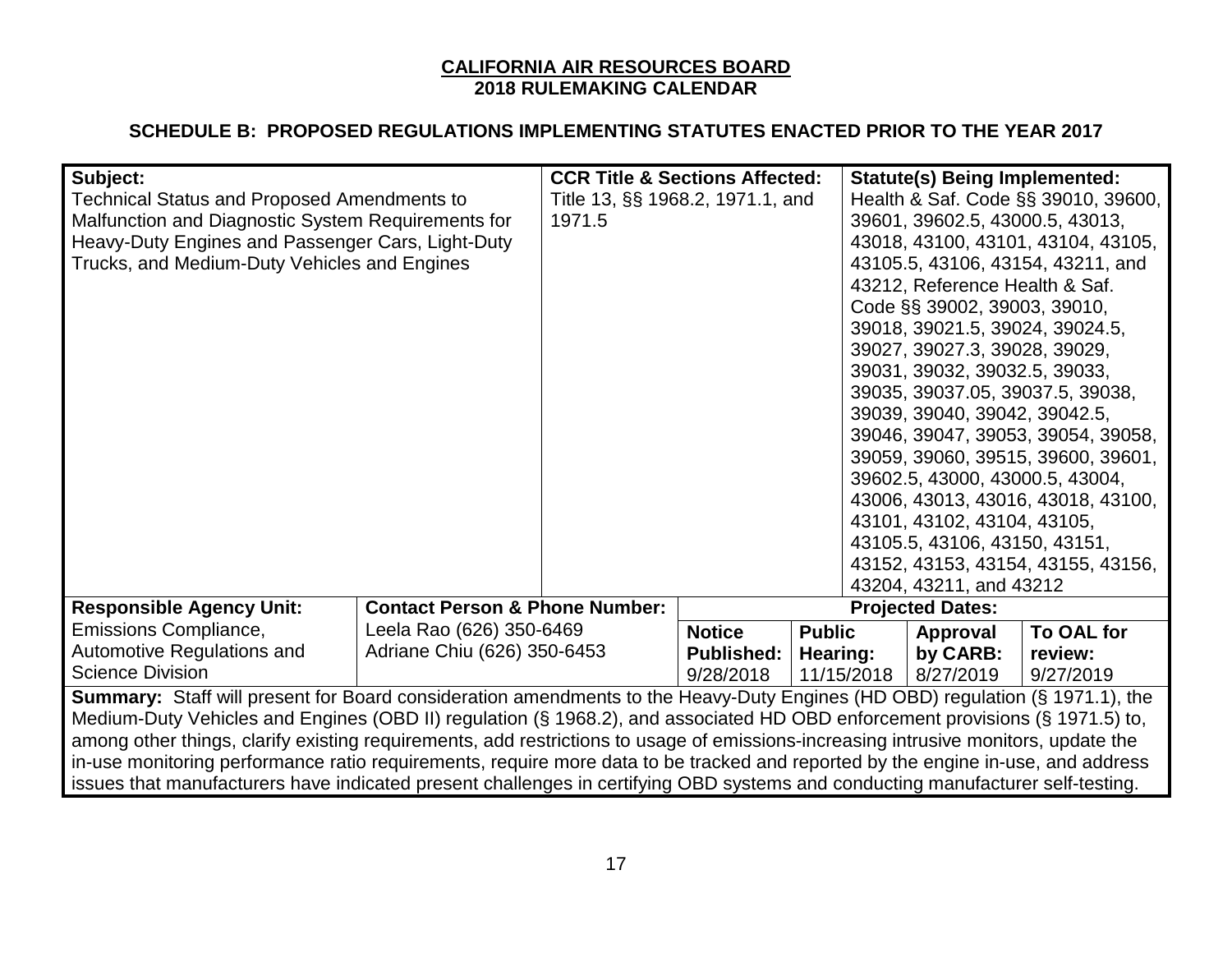| Subject:                                                                                                                                |                                                                                                                                  | <b>CCR Title &amp; Sections Affected:</b> |                   |               |                                    | <b>Statute(s) Being Implemented:</b> |                                     |  |
|-----------------------------------------------------------------------------------------------------------------------------------------|----------------------------------------------------------------------------------------------------------------------------------|-------------------------------------------|-------------------|---------------|------------------------------------|--------------------------------------|-------------------------------------|--|
| Proposed Advanced Clean Local Truck Regulation                                                                                          |                                                                                                                                  | Title 13, § 1963 (new)                    |                   |               |                                    |                                      | Health & Saf. Code §§ 38501, 38510, |  |
|                                                                                                                                         |                                                                                                                                  |                                           |                   |               |                                    | 38560, 38580, 38566,                 |                                     |  |
|                                                                                                                                         |                                                                                                                                  |                                           |                   |               | $39000 - 39005, 39500, 39600,$     |                                      |                                     |  |
|                                                                                                                                         |                                                                                                                                  |                                           |                   |               |                                    | 39601, 39602, 39602.5, 39650,        |                                     |  |
|                                                                                                                                         |                                                                                                                                  |                                           |                   |               |                                    | 39655 - 39659, 39667, 39730,         |                                     |  |
|                                                                                                                                         |                                                                                                                                  |                                           |                   |               |                                    |                                      |                                     |  |
|                                                                                                                                         |                                                                                                                                  |                                           |                   |               |                                    |                                      | 39731, 43000, 43002, 43004, 43005,  |  |
|                                                                                                                                         |                                                                                                                                  |                                           |                   |               |                                    |                                      | 43006, 43007, 43013, 43018, 43021,  |  |
|                                                                                                                                         |                                                                                                                                  |                                           |                   |               | 43023, 43100 - 43108, 43600,       |                                      |                                     |  |
|                                                                                                                                         |                                                                                                                                  |                                           |                   |               | 43700, 43865, 43868, 43869, 43870, |                                      |                                     |  |
|                                                                                                                                         |                                                                                                                                  |                                           |                   |               | 44258, 44258.5, 44268, and         |                                      |                                     |  |
|                                                                                                                                         |                                                                                                                                  |                                           |                   |               | 44268.2; Public Resources Code     |                                      |                                     |  |
|                                                                                                                                         |                                                                                                                                  |                                           |                   |               | § 25722.11                         |                                      |                                     |  |
| <b>Responsible Agency Unit:</b>                                                                                                         | <b>Contact Person &amp; Phone Number:</b>                                                                                        |                                           |                   |               |                                    | <b>Projected Dates:</b>              |                                     |  |
| <b>Mobile Source Control Division</b>                                                                                                   | Paul Arneja (916) 322-5616                                                                                                       |                                           | <b>Notice</b>     | <b>Public</b> |                                    | Approval                             | <b>To OAL</b>                       |  |
|                                                                                                                                         |                                                                                                                                  |                                           | <b>Published:</b> | Hearing:      |                                    | by CARB:                             | for review:                         |  |
|                                                                                                                                         |                                                                                                                                  |                                           | 9/28/2018         |               | 11/15/2018                         | 8/27/2019                            | 9/27/2019                           |  |
| <b>Summary:</b> Staff will present for Board consideration a new rule for the Advanced Clean Local Trucks Regulation. The intent of the |                                                                                                                                  |                                           |                   |               |                                    |                                      |                                     |  |
| regulation is to increase the use of commercially available zero-emission heavy-duty on-road vehicles in applications that are well     |                                                                                                                                  |                                           |                   |               |                                    |                                      |                                     |  |
| suited for its use while providing criteria pollutant and greenhouse gas reductions. The proposed rule would require medium-duty        |                                                                                                                                  |                                           |                   |               |                                    |                                      |                                     |  |
|                                                                                                                                         | and heavy-duty vehicle manufacturers to produce a percentage of their California sales as zero-emission or zero-emission capable |                                           |                   |               |                                    |                                      |                                     |  |
| vehicles.                                                                                                                               |                                                                                                                                  |                                           |                   |               |                                    |                                      |                                     |  |
|                                                                                                                                         |                                                                                                                                  |                                           |                   |               |                                    |                                      |                                     |  |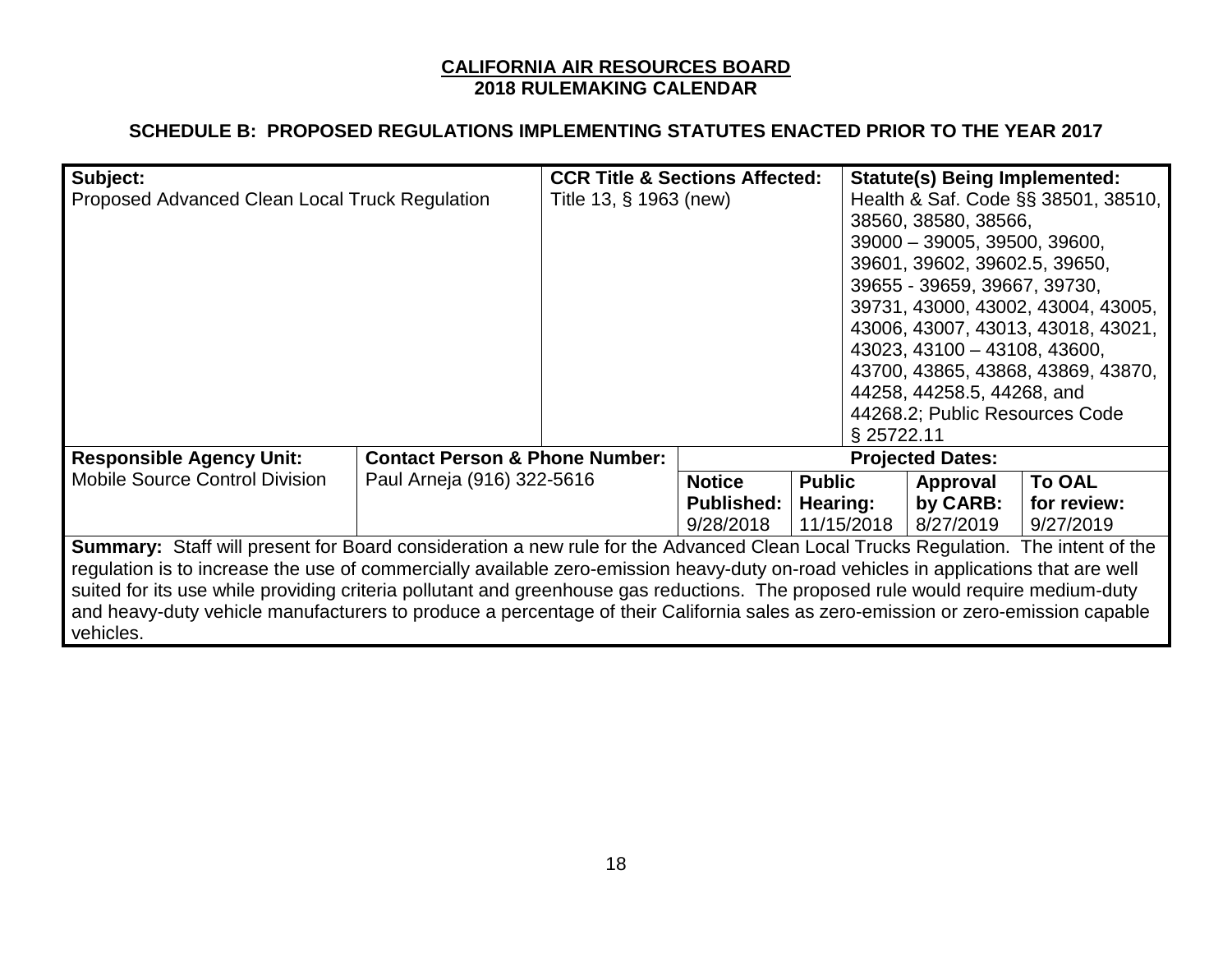| Subject:                                                                                                                      |                                           | <b>CCR Title &amp; Sections Affected:</b> |                         | <b>Statute(s) Being Implemented:</b> |                                 |            |  |
|-------------------------------------------------------------------------------------------------------------------------------|-------------------------------------------|-------------------------------------------|-------------------------|--------------------------------------|---------------------------------|------------|--|
| Proposed Amendments to the Consumer Products                                                                                  |                                           | Title 17, Division 3, Chapter 1,          |                         | Health & Saf. Code                   |                                 |            |  |
| Regulation                                                                                                                    |                                           | Subchapter 8.5, Article 2,                |                         | §§ 38500 et seq. (AB 32);            |                                 |            |  |
|                                                                                                                               | <b>Consumer Products,</b>                 |                                           |                         |                                      | 39650 et seq., 39666, and 41712 |            |  |
|                                                                                                                               |                                           | §§ 94507 - 94517                          |                         |                                      |                                 |            |  |
| <b>Responsible Agency Unit:</b>                                                                                               | <b>Contact Person &amp; Phone Number:</b> |                                           | <b>Projected Dates:</b> |                                      |                                 |            |  |
| Air Quality Planning and Science                                                                                              | Jose Gomez (916) 324-8033                 |                                           | <b>Notice</b>           | <b>Public</b>                        | Approval                        | To OAL for |  |
| <b>Division</b>                                                                                                               | Nicolas Berger (916) 327-1516             |                                           | Published:              | Hearing:                             | by CARB:                        | review:    |  |
|                                                                                                                               |                                           |                                           | 10/26/2018              | 12/13/2018                           | 9/25/2019                       | 10/25/2019 |  |
| Summary: Staff will present for Board consideration proposed amendments to the Consumer Products Regulation. This will        |                                           |                                           |                         |                                      |                                 |            |  |
| include recommendations to exempt 1-chloro-3,3,3,-triflouropropene (HFO123 zd) from the VOC definition. The proposal may also |                                           |                                           |                         |                                      |                                 |            |  |
| include minor administrative changes and updates to various definitions and provisions of the Consumer Products Regulation.   |                                           |                                           |                         |                                      |                                 |            |  |

| Subject:                                                                                                                   |                                           | <b>CCR Title &amp; Sections Affected:</b> |                   |                     | <b>Statute(s) Being Implemented:</b> |                                            |  |  |
|----------------------------------------------------------------------------------------------------------------------------|-------------------------------------------|-------------------------------------------|-------------------|---------------------|--------------------------------------|--------------------------------------------|--|--|
|                                                                                                                            |                                           |                                           |                   |                     |                                      |                                            |  |  |
| Proposed Amendments to the Mandatory Reporting of                                                                          |                                           | Title17, §§ 95100 - 95163                 |                   |                     |                                      | <b>California Global Warming Solutions</b> |  |  |
| <b>Greenhouse Gas Emissions Regulation</b>                                                                                 |                                           |                                           |                   | Act of 2006 (AB 32) |                                      |                                            |  |  |
| <b>Responsible Agency Unit:</b>                                                                                            | <b>Contact Person &amp; Phone Number:</b> |                                           |                   |                     | <b>Projected Dates:</b>              |                                            |  |  |
| Industrial Strategies Division                                                                                             | Brieanne Aguila (916) 324-0919            |                                           | <b>Notice</b>     | <b>Public</b>       | Approval                             | To OAL for                                 |  |  |
|                                                                                                                            | Syd Partridge (916) 445-4292              |                                           | <b>Published:</b> | Hearing:            | by CARB:                             | review:                                    |  |  |
|                                                                                                                            |                                           |                                           | 10/26/2018        | 12/13/2018          | 9/25/2019                            | 10/25/2019                                 |  |  |
|                                                                                                                            |                                           |                                           |                   |                     |                                      |                                            |  |  |
|                                                                                                                            |                                           |                                           |                   | and                 |                                      |                                            |  |  |
|                                                                                                                            |                                           |                                           |                   | <b>TBD 2019</b>     |                                      |                                            |  |  |
| Summary: Staff will present for Board consideration amendments to the Regulation for the Mandatory Reporting of Greenhouse |                                           |                                           |                   |                     |                                      |                                            |  |  |
| Gas (GHG) Emissions to ensure the reported GHG data are accurate and fully support the California Cap on GHG Emissions and |                                           |                                           |                   |                     |                                      |                                            |  |  |
| Market Based Compliance Mechanisms (Title 17, CCR, § 95800 et seq.) (Cap-and-Trade Regulation), and other CARB climate     |                                           |                                           |                   |                     |                                      |                                            |  |  |
| programs. This is the first of two hearings, and the second hearing will take place in 2019.                               |                                           |                                           |                   |                     |                                      |                                            |  |  |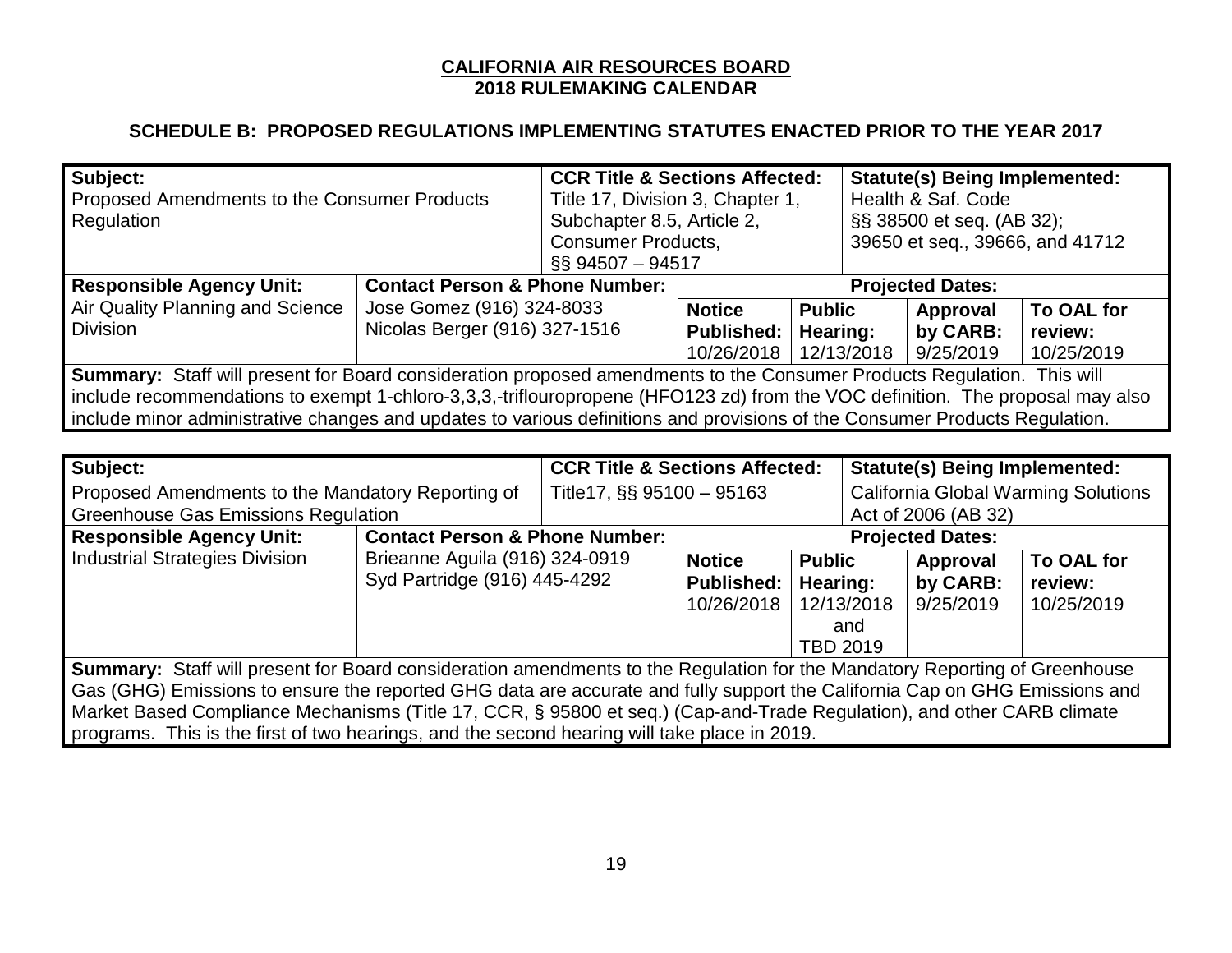| Subject:                                                                                                                              | <b>CCR Title &amp; Sections Affected:</b> |                                                                          |                                                                            |               |            | <b>Statute(s) Being Implemented:</b> |                                         |
|---------------------------------------------------------------------------------------------------------------------------------------|-------------------------------------------|--------------------------------------------------------------------------|----------------------------------------------------------------------------|---------------|------------|--------------------------------------|-----------------------------------------|
| Proposed Amendments to the Sulfur Hexafluoride                                                                                        |                                           | Title 17, §§ 95350 - 95359                                               |                                                                            |               | AB 32      |                                      |                                         |
| <b>Emission from Gas Insulated Equipment Regulation</b>                                                                               |                                           |                                                                          |                                                                            |               |            |                                      |                                         |
| <b>Responsible Agency Unit:</b>                                                                                                       | <b>Contact Person &amp; Phone Number:</b> |                                                                          | <b>Projected Dates:</b>                                                    |               |            |                                      |                                         |
| <b>Industrial Strategies Division</b>                                                                                                 | Dave Mehl (916) 323-1491                  |                                                                          | <b>Notice</b>                                                              | <b>Public</b> |            | Approval                             | To OAL for                              |
|                                                                                                                                       | Rosa Lopez (916) 327-5978                 |                                                                          | <b>Published:</b>                                                          | Hearing:      |            | by CARB:                             | review:                                 |
|                                                                                                                                       |                                           |                                                                          |                                                                            |               | 12/13/2018 | 9/25/2019                            | 10/25/2019                              |
| Summary: Staff will present for Board consideration amendments to the Regulation for Reducing Sulfur Hexafluoride Emissions           |                                           |                                                                          |                                                                            |               |            |                                      |                                         |
| from Gas Insulated Switchgear. These amendments will increase compliance flexibility, address technical issues, expand the            |                                           |                                                                          |                                                                            |               |            |                                      |                                         |
| regulation to additional greenhouse gases (GHG), phase out the use of sulfur hexafluoride in the electrical industry, and further     |                                           |                                                                          |                                                                            |               |            |                                      |                                         |
| reduce GHG emissions.                                                                                                                 |                                           |                                                                          |                                                                            |               |            |                                      |                                         |
|                                                                                                                                       |                                           |                                                                          |                                                                            |               |            |                                      |                                         |
| Subject:<br><b>CCR Title &amp; Sections Affected:</b><br><b>Statute(s) Being Implemented:</b>                                         |                                           |                                                                          |                                                                            |               |            |                                      |                                         |
| Proposed Regulation on Zero Emission Airport Ground                                                                                   |                                           | Health & Saf. Code §§ 38501, 38505,<br>Title 13, $\S$ 2449 – 2449.2, and |                                                                            |               |            |                                      |                                         |
| <b>Support Equipment</b>                                                                                                              |                                           | 38510, 38560, 38580, 38566, 39002,<br>$2775 - 2775.2$                    |                                                                            |               |            |                                      |                                         |
|                                                                                                                                       |                                           | 39500, 39515, 39516, 39600, 39601,                                       |                                                                            |               |            |                                      |                                         |
|                                                                                                                                       |                                           | 39602, 39650, 39656, 39657, 39658,                                       |                                                                            |               |            |                                      |                                         |
|                                                                                                                                       |                                           |                                                                          | 39659, 39665, 39666, 39667, 39674,<br>39675, 40000, 41511, 42400, 42400.1, |               |            |                                      |                                         |
|                                                                                                                                       |                                           |                                                                          |                                                                            |               |            |                                      | 42400.2, 42402 et seq., 43000, 43000.5, |
|                                                                                                                                       |                                           |                                                                          |                                                                            |               |            | 43013, 43016, 43018, and 43018.2     |                                         |
| <b>Responsible Agency Unit:</b>                                                                                                       | <b>Contact Person &amp; Phone Number:</b> |                                                                          |                                                                            |               |            | <b>Projected Dates:</b>              |                                         |
| <b>Mobile Source Control Division</b>                                                                                                 | Rhonda Runyon (626) 350-6551              |                                                                          | <b>Notice</b>                                                              | <b>Public</b> |            | Approval                             | To OAL for                              |
|                                                                                                                                       | Scott Rowland (626) 350-6518              |                                                                          | <b>Published:</b>                                                          | Hearing:      |            | by CARB:                             | review:                                 |
|                                                                                                                                       |                                           |                                                                          | 10/26/2018                                                                 |               | 12/13/2018 | 9/25/2019                            | 10/25/2019                              |
| Summary: Staff will present for Board consideration a regulatory proposal to transition existing in-use diesel and large-spark        |                                           |                                                                          |                                                                            |               |            |                                      |                                         |
| ignition airport ground support equipment to zero-emission technology. This measure is intended to increase the penetration of        |                                           |                                                                          |                                                                            |               |            |                                      |                                         |
| current commercially available zero-emission off-road technology in applications that are well suited for its use. Additionally, this |                                           |                                                                          |                                                                            |               |            |                                      |                                         |
| measure will encourage greater use of zero-emission technologies by heavier-duty equipment by increasing market demand and            |                                           |                                                                          |                                                                            |               |            |                                      |                                         |
| expanding needed infrastructure.                                                                                                      |                                           |                                                                          |                                                                            |               |            |                                      |                                         |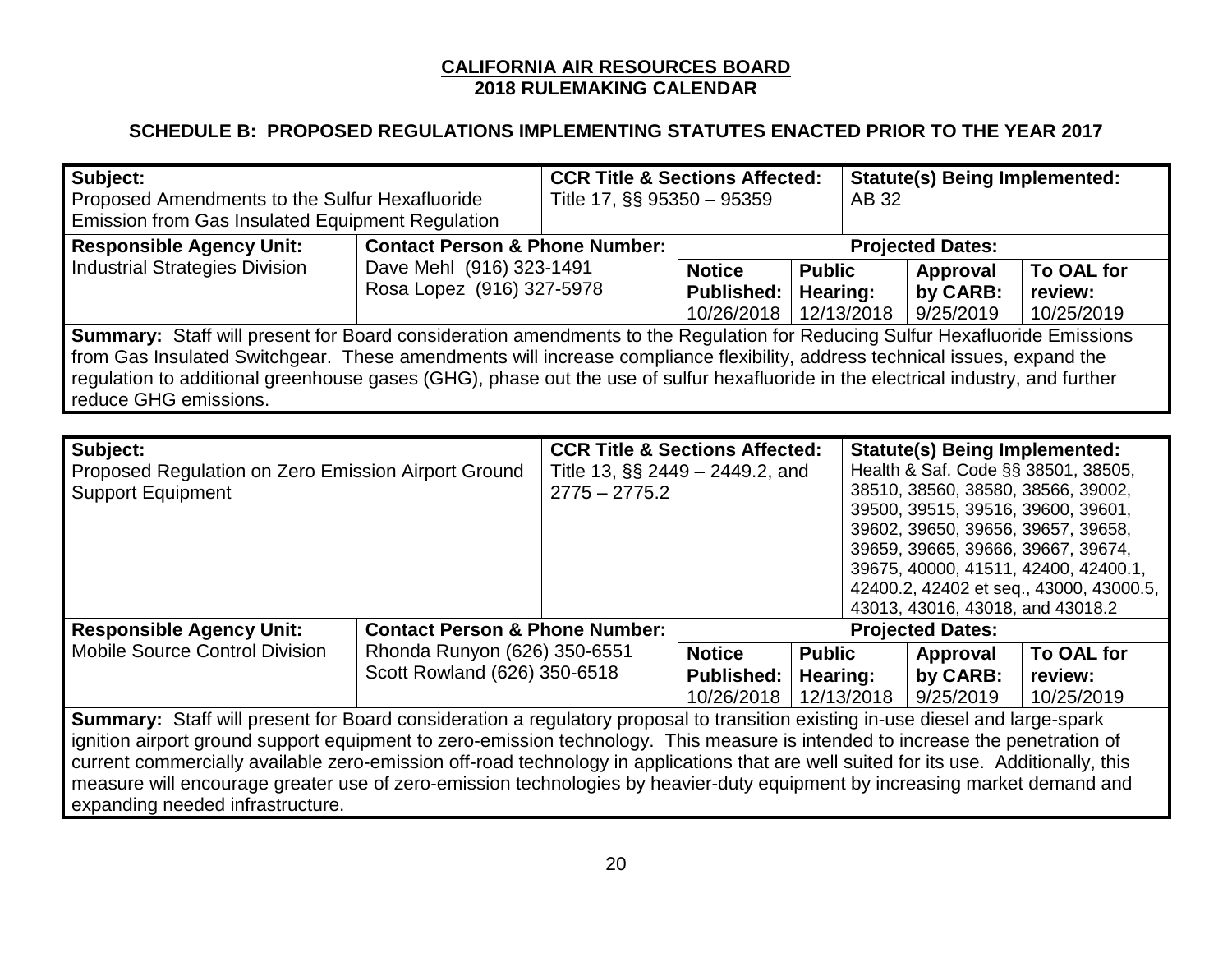| Subject:                                                                                                                                     |                                           | <b>CCR Title &amp; Sections Affected:</b>                                   |                                                                                   |               | <b>Statute(s) Being Implemented:</b> |           |            |  |
|----------------------------------------------------------------------------------------------------------------------------------------------|-------------------------------------------|-----------------------------------------------------------------------------|-----------------------------------------------------------------------------------|---------------|--------------------------------------|-----------|------------|--|
| Proposed Amendments to the Air Cleaner Regulation                                                                                            |                                           | Title 17, Subchapter 8.7,                                                   |                                                                                   |               | AB 2276 (Pavley, 2006)               |           |            |  |
|                                                                                                                                              |                                           | $\S$ SS 94800 - 94810                                                       |                                                                                   |               | Health & Saf. Code § 41985           |           |            |  |
| <b>Responsible Agency Unit:</b>                                                                                                              | <b>Contact Person &amp; Phone Number:</b> | <b>Projected Dates:</b>                                                     |                                                                                   |               |                                      |           |            |  |
| <b>Research Division</b>                                                                                                                     | Peggy Jenkins (916) 323-1504              |                                                                             | <b>Notice</b>                                                                     | <b>Public</b> |                                      | Approval  | To OAL for |  |
|                                                                                                                                              | Linda Smith (916) 327-8225                |                                                                             | <b>Published:</b>                                                                 | Hearing:      |                                      | by CARB:  | review:    |  |
|                                                                                                                                              |                                           |                                                                             | 10/26/2018                                                                        | 12/13/2018    |                                      | 9/25/2019 | 10/25/2019 |  |
| <b>Summary:</b> Staff will present proposed amendments to the Air Cleaner Regulation, including updating the test standards, refining        |                                           |                                                                             |                                                                                   |               |                                      |           |            |  |
| compliance requirements, and revising exemption criteria including possible removal of the exemption for in-duct air cleaners.               |                                           |                                                                             |                                                                                   |               |                                      |           |            |  |
|                                                                                                                                              |                                           |                                                                             |                                                                                   |               |                                      |           |            |  |
| Subject:                                                                                                                                     |                                           |                                                                             | <b>CCR Title &amp; Sections Affected:</b><br><b>Statute(s) Being Implemented:</b> |               |                                      |           |            |  |
| Proposed Restrictions on High-Global Warming                                                                                                 |                                           | Health & Saf. Code §§ 38566, 38560,<br>Title 17, $\S$ $S$ 95380 – 95398 and |                                                                                   |               |                                      |           |            |  |
| Potential Refrigerants Used in Stationary Refrigeration                                                                                      |                                           | 95399                                                                       | 38562, 39600, 38601, 39730.5, and                                                 |               |                                      |           |            |  |
| and Stationary Air-Conditioning Appliances Regulation                                                                                        |                                           | 39730.5                                                                     |                                                                                   |               |                                      |           |            |  |
| <b>Responsible Agency Unit:</b>                                                                                                              | <b>Contact Person &amp; Phone Number:</b> |                                                                             |                                                                                   |               | <b>Projected Dates:</b>              |           |            |  |
| <b>Research Division</b>                                                                                                                     | Pamela Gupta (916) 327-0604               |                                                                             | <b>Notice</b>                                                                     |               | <b>Public</b><br>Approval            |           | To OAL for |  |
|                                                                                                                                              | Kathryn Kynett (916) 322-8598             |                                                                             | <b>Published:</b>                                                                 | Hearing:      |                                      | by CARB:  | review:    |  |
|                                                                                                                                              |                                           |                                                                             | 10/26/2018                                                                        | 12/13/2018    |                                      | 9/25/2019 | 10/25/2019 |  |
| <b>Summary:</b> Staff will present for Board consideration, the adoption of regulations to prohibit the use, sale, and distribution of high- |                                           |                                                                             |                                                                                   |               |                                      |           |            |  |
| global warming potential refrigerants for use in new stationary refrigeration and stationary air-conditioning equipment in California,       |                                           |                                                                             |                                                                                   |               |                                      |           |            |  |
| either through new regulations or amendments to current regulations. This is the second part of a two-part rulemaking to adopt               |                                           |                                                                             |                                                                                   |               |                                      |           |            |  |
| measures to reduce hydrofluorocarbons and implement California's Short Lived Climate Pollutant Strategy.                                     |                                           |                                                                             |                                                                                   |               |                                      |           |            |  |